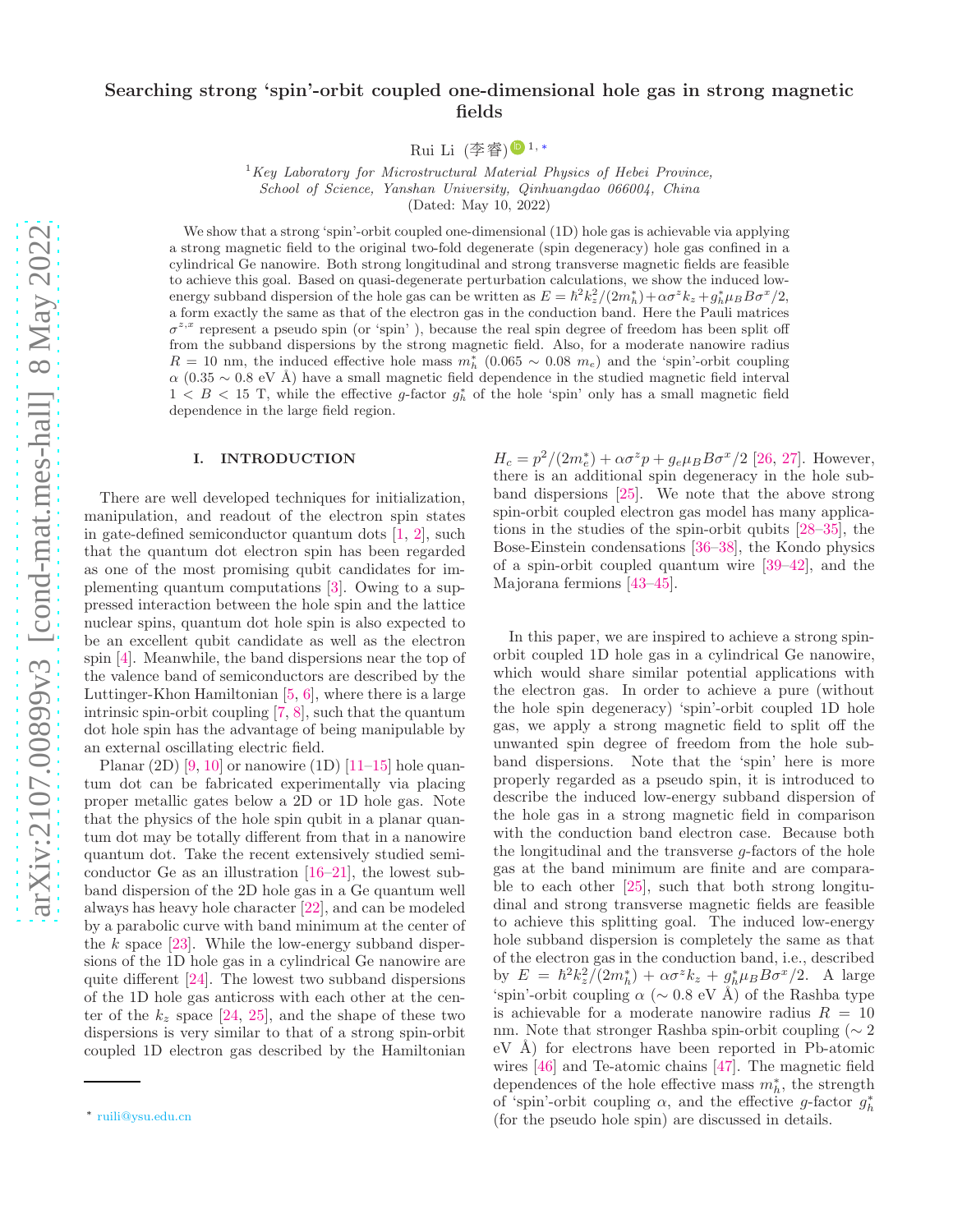#### II. 1D HOLE GAS

Here we are interested in a 1D hole gas confined in a cylindrical Ge nanowire of radius R in the absence of the external magnetic field. The axis direction of the nanowire is defined as the z-direction. For semiconductor Ge in the bulk, the band dispersions near the top of the valence band are well described by the Luttinger-Kohn Hamiltonian in the spherical approximation [\[6](#page-11-5), [48\]](#page-12-19). Hence, using the language of the effective mass approximation, we write the Hamiltonian of a hole confined in this nanowire as [\[24,](#page-12-5) [49,](#page-12-20) [50\]](#page-13-0)

<span id="page-1-0"></span>
$$
H_0 = \frac{1}{2m_e} \left[ \left( \gamma_1 + \frac{5}{2} \gamma_s \right) \mathbf{p}^2 - 2 \gamma_s (\mathbf{p} \cdot \mathbf{J})^2 \right] + V(r), \tag{1}
$$

where  $m_e$  is the bare electron mass,  $\gamma_1 = 13.35$  and  $\gamma_s =$  $(2\gamma_2 + 3\gamma_3)/5 = 5.11$  are Luttinger parameters [\[51](#page-13-1)] for semiconductor Ge,  $\mathbf{p} = -i\hbar\nabla$  is the momentum operator,  $J = (J_x, J_y, J_z)$  is a spin-3/2 vector operator, and  $V(r)$  is the transverse  $(xy \text{ plane})$  confining potential of the hole

$$
V(r) = \begin{cases} 0, & r < R, \\ \infty, & r > R, \end{cases}
$$
 (2)

with  $R$  being the radius of the Ge nanowire. It should be noted that in our following calculations, we have chosen a representative and experimentally achievable nanowire radius  $R = 10$  nm [\[11](#page-11-10), [12](#page-11-11)].

The model [\(1\)](#page-1-0) is exactly solvable, the detailed description of the solving method can be found elsewhere  $[25, 52, 53]$  $[25, 52, 53]$  $[25, 52, 53]$  $[25, 52, 53]$ . The *z*-component of the total angular momentum  $F_z = -i\partial_{\varphi} + J_z$  is a conserved quantity  $[F_z, H_0] = 0$ , such that we can classify the eigenfunctions of  $H_0$  using  $F_z$  [\[25,](#page-12-6) [53](#page-13-3)]. Following the method introduced in Refs. [\[52,](#page-13-2) [53\]](#page-13-3), we obtain the low-energy subband dispersions of the 1D hole gas which are explicitly shown in Fig. [1.](#page-1-1) As one can see clearly from the figure, the band minimum is not at the center of the  $k_z$  space. Instead, there are two symmetrical minimums approximately located at  $|k_zR| \approx 0.517$ . Also, for wave vectors in the interval  $|k_zR| < 1$ , the lowest two subband dispersions, i.e., given by total angular momentum  $|F_z| = 1/2$ (see Fig. [1\)](#page-1-1), are approximately separated from the other higher subband dispersions.

The shape of the lowest two subband dispersions of the hole gas shown in Fig. [1](#page-1-1) is very similar to that of a strong spin-orbit coupled 1D electron gas, e.g., described by the Hamiltonian  $H_c = p^2/(2m_e^*) + \alpha \sigma^z p +$  $g_e\mu_B B\sigma^x/2$  [\[26](#page-12-7), [27\]](#page-12-8). However, there is an additional spin degeneracy in the hole subband dispersions [\[25\]](#page-12-6), while there is no degeneracy for the electron case. Note that the spin degeneracy in the hole subband dispersions is a direct consequence of the coexistence of the time-reversal symmetry and the spin-rotation symmetry of the model [\(1\)](#page-1-0). Here, we are motivated to search the strong 'spin' orbit coupled 1D hole gas via applying a strong magnetic field to lift out the unwanted spin degeneracy in the hole



<span id="page-1-1"></span>FIG. 1. The low-energy subband dispersions of the 1D hole gas. For a cylindrical Ge nanowire with radius  $R = 10$  nm, the energy unit is  $\hbar^2/(m_e R^2) \approx 0.763$  meV. Note that there is an energy gap ( $\approx 0.774$ ) at  $k_zR = 0$  between the first and the second lowest subband dispersions. Also, each line is two-fold degenerate, i.e., spin degeneracy.

subband dispersions (see Fig. [1\)](#page-1-1). As we have demonstrated in our previous paper [\[25\]](#page-12-6), both the longitudinal and the transverse g-factors of the hole gas at the band minimum have finite values and are comparable to each other, such that both longitudinal and transverse magnetic fields are feasible to achieve this goal.

For a given energy eigenvalue  $E_n(k_z)$  at a given wave vector  $k_z$ , we can obtain the corresponding eigenfunction via fixing the total angular momentum  $F_z$ , e.g., see Figs. 3-5 of Ref. [\[25\]](#page-12-6). Once one eigenfunction, e.g.  $\Psi_{n,k_{\star},\Uparrow}$  (*n* is the subband index), is obtained, the other degenerate counterpart, i.e.,  $\Psi_{n,k_z,\Downarrow}$ , can be obtained via a combination of the time-reversal and the spin-rotation transformations [\[25\]](#page-12-6). At a given wave vector  $k_z$ , we collect the lowest four eigenfunctions with total angular momentum  $|F_z| = 1/2$ , i.e.,  $\Psi_{1,k_z,\uparrow}$ ,  $\Psi_{1,k_z,\downarrow}$ ,  $\Psi_{2,k_z,\uparrow}$ , and  $\Psi_{2,k_z,\downarrow}$ , which span the quasi-degenerate Hilbert subspace in our following perturbation calculations (see appendix [A\)](#page-4-0).

#### III. 1D HOLE GAS IN A STRONG LONGITUDINAL MAGNETIC FIELD

We now apply a strong longitudinal magnetic field  $\mathbf{B} = (0, 0, B)$  to the 1D hole gas. In addition to adding a bare Zeeman term  $2\kappa\mu_B B J_z$  to the hole Hamiltonian [\(1\)](#page-1-0), we also need to make the following replacement on the momentum operator  $p \rightarrow p + eA$ . Here  $\kappa = 3.41$  is the Luttinger magnetic constant for semi-conductor Ge [\[51\]](#page-13-1) and  $\mathbf{A} = (-By/2, Bx/2, 0)$  is the vector potential. We can rewrite the hole Hamiltonian as  $H = H_0 + H^{(p)}$ , where the zeroth order Hamiltonian  $H_0$ is given by Eq.  $(1)$ , and  $H^{(p)}$  is the perturbation Hamiltonian consisting of both the bare Zeeman term and all the orbital terms of the magnetic field (for details see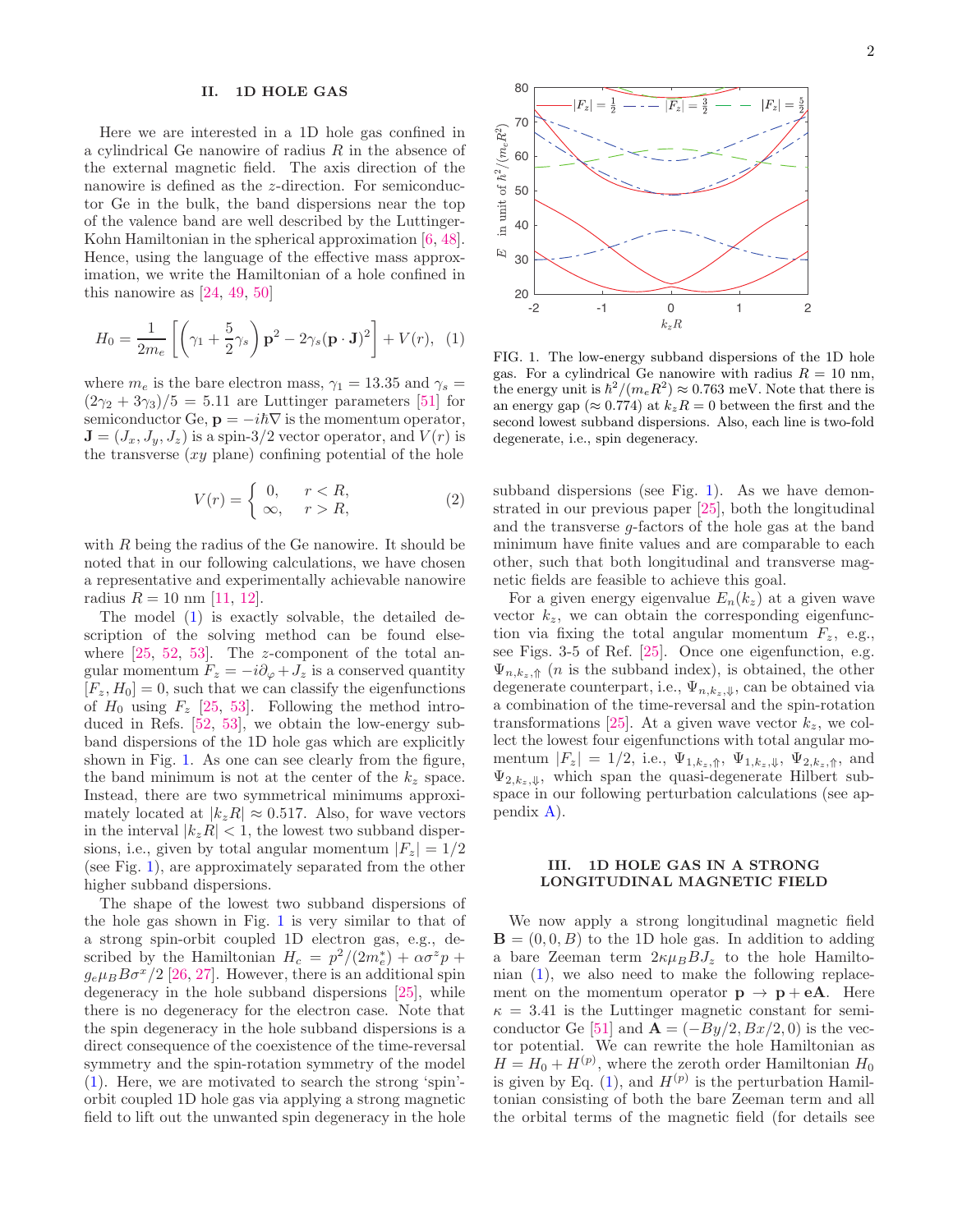

<span id="page-2-0"></span>FIG. 2. The lowest four subband dispersions of the 1D hole gas under strong longitudinal magnetic fields. The results for  $B = 1$  T (a),  $B = 2$  T (b),  $B = 5$  T (c), and  $B = 10$  T (d).



<span id="page-2-2"></span>FIG. 3. The magnetic field dependence of the hole effective mass (a), the hole 'spin'-orbit coupling (b), and the effective g-factor (c) of the hole 'spin'. The magnetic field is applied along the nanowire.

appendix [B\)](#page-5-0).

The presence of the magnetic field B breaks the timereversal symmetry of the hole Hamiltonian, such that the spin degeneracy in the hole subband dispersions (given in Fig. [1\)](#page-1-1) is expected to be lifted by this field. In most cases, the hole property is determined by its low-energy

subband dispersion, such that here we only focus on the Hilbert subspace spanned by the lowest four subband wave-functions, i.e.,  $\Psi_{1,k_z,\uparrow}$ ,  $\Psi_{1,k_z,\downarrow}$ ,  $\Psi_{2,k_z,\uparrow}$ , and  $\Psi_{2,k_z,\downarrow}$ . We use quasi-degenerate perturbation theory, i.e., the Hamiltonian  $H = H_0 + H^{(p)}$  is written as a  $4 \times 4$  matrix in this Hilbert subspace (for details see appendix [B\)](#page-5-0), to calculate the splittings in the lowest two subband dispersions.

The results under various strong longitudinal magnetic fields are shown in Fig. [2.](#page-2-0) We also note that quasidegenerate perturbation calculations in a strong magnetic field do not change the hole g-factor at the site  $k_z = 0$ . If we label the four subband dispersions in Fig. [2](#page-2-0) as  $E_{1,2,3,4}(k_z)$  in sequence from bottom to top, our calculations indicate that  $(E_4(0) - E_3(0))/(\mu_B B) = 3.13$  (the longitudinal g-factor of the second lowest subband [\[25](#page-12-6)] in Fig. [1\)](#page-1-1) and  $(E_2(0) - E_1(0))/(\mu_B B) = 0.14$  (the longitudinal g-factor of the lowest subband  $[24, 25]$  $[24, 25]$  $[24, 25]$  in Fig. [1\)](#page-1-1) are always satisfied in the magnetic field interval considered here. As we increase the magnetic field, there is an eye visible splitting in the original two-fold degenerate subband dispersions. Now, the low-energy physics of the hole can be represented by the first and the third lowest subband dispersions, i.e., the solid lines given in Fig. [2.](#page-2-0) In particular, these two dispersions are well described by the following functional relation

<span id="page-2-1"></span>
$$
\frac{E}{\hbar^2/(m_e R^2)} = ak_z^2 R^2 + b\sigma^z k_z R + c\sigma^x + d,\qquad(3)
$$

where  $a, b, c$ , and  $d$  are dimensionless parameters determined by a second order polynomial curve fitting to the data shown in Fig. [2,](#page-2-0) and  $\sigma^{x,z}$  are Pauli matrices. We rewrite Eq.  $(3)$  in the more intuitional form

<span id="page-2-3"></span>
$$
E = \frac{\hbar^2 k_z^2}{2m_h^*} + \alpha \sigma^z k_z + \frac{g_h^* \mu_B B}{2} \sigma^x + const.,\qquad (4)
$$

where  $m_h^* = m_e/(2a)$  can be regarded as the effective hole mass,  $\alpha = b\hbar^2/(m_e R)$  is the strength of the 'spin'-orbit coupling, and  $g_h^* = 2c\hbar^2/(\mu_B B m_e R^2)$  is the effective gfactor of the hole 'spin'. Note that we have used a strong magnetic field to split off the unwanted spin degree of freedom from the original two-fold degenerate hole subband dispersions, such that the operator  $\sigma^x$  here does not represent the real hole spin. It is more proper to regard  $\sigma^x$  as a pseudo spin, this is why we have added single quotes to the word 'spin'.

We show the magnetic field dependences of the effective mass  $m_h^*$ , the 'spin'-orbit coupling  $\alpha$ , and the effective g-factor  $g_h^*$  of the hole 'spin' in Fig. [3.](#page-2-2) Note that the induced effective hole mass  $m_h^*$  in the cylindrical nanowire considered here has the same order of magnitude as that in the planar Ge quantum well [\[22,](#page-12-3) [51](#page-13-1)]. The induced spin-orbit coupling given in Eq. [\(4\)](#page-2-3) is of the linear Rashba type [\[54\]](#page-13-4), and its magnitude is in the order of several fractions of eV Å [see Fig. [3\(](#page-2-2)b)]. In the magnetic field interval  $1 \text{ T} < B < 15 \text{ T}$  considered here, both  $m_h^*$  and  $\alpha$  decrease with the increase of the longitudinal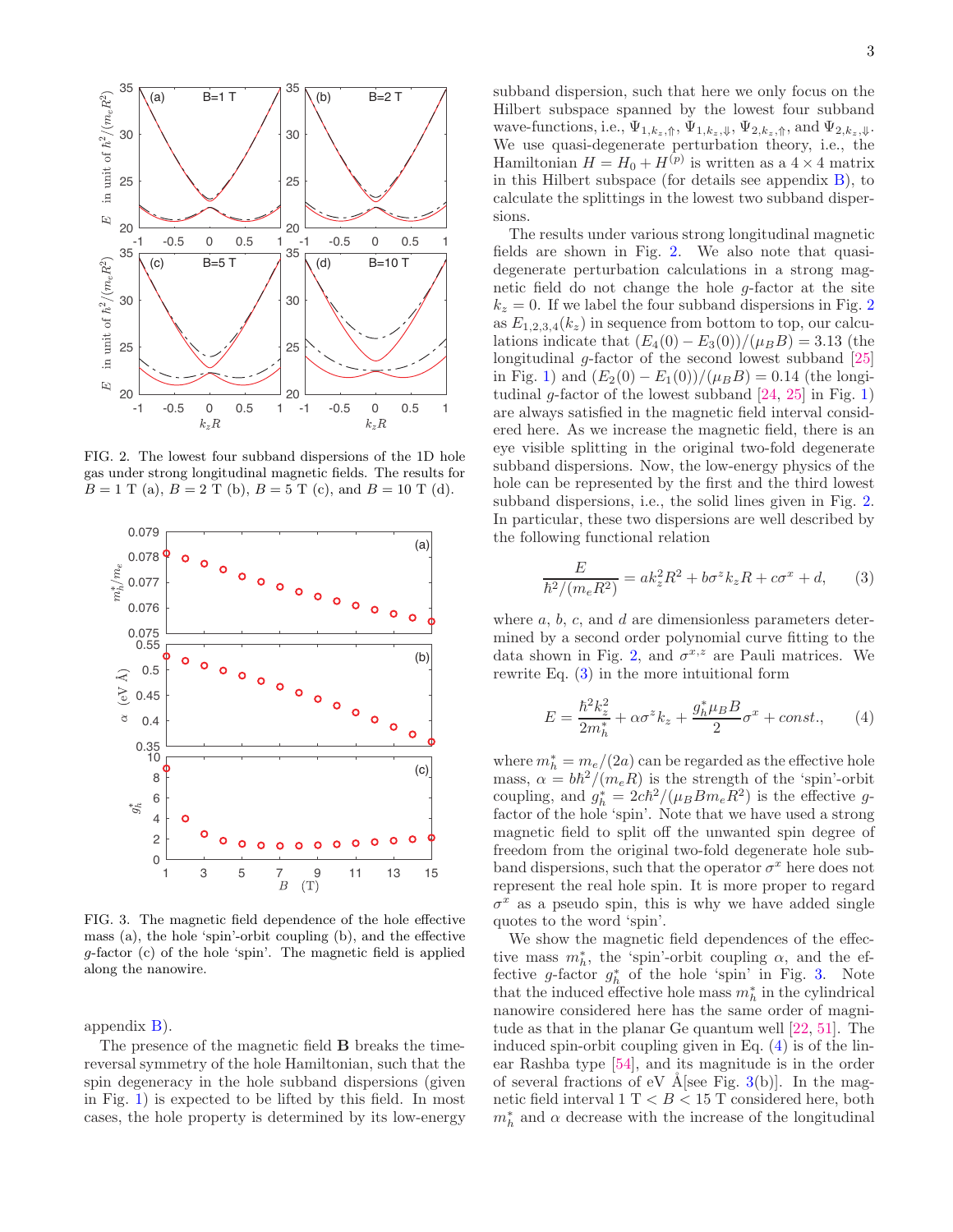magnetic field. Of course, the variations of  $m<sub>h</sub><sup>*</sup>$  and  $\alpha$  are small in this interval. While for the effective g-factor  $g_h^*$ , it only has a small dependence on the magnetic field in the large field region [see Fig.  $3(c)$  $3(c)$ ].

Let us discuss the effects of the nanowire radius R. Before the discussion, we emphasize that the plot given in Fig. [1](#page-1-1) is independent of  $R$  [\[24,](#page-12-5) [25](#page-12-6)]. First, we consider the impacts of the radius  $R$  in the absence of the magnetic field. If we ignore temporarily the spin degeneracy in Fig. [1,](#page-1-1) and still model the lowest two subband dispersions as Eqs.  $(3)$  and  $(4)$ . The spin-orbit coupling  $\alpha = b\hbar^2/(m_e R)$  is inversely proportional to the nanowire radius  $R$ , hence it is feasible to increase the absolute strength of the spin-orbit coupling  $\alpha$  via reducing R. However, the Zeeman splitting  $g_h^* \mu_B B \equiv 2c\hbar^2/(m_e R^2)$ also increases, it follows that the relative strength of the spin-orbit coupling characterized by  $m_h^* \alpha^2 / (g_h^* \mu_B B \hbar^2)$ is independent of the nanowire radius  $R$ . Second, we consider the lifting of the spin degeneracy in Fig. [1](#page-1-1) via applying strong magnetic fields. Because we have treated all the magnetic terms (see appendix [B\)](#page-5-0) as per-turbations, and the energy unit in Fig. [1](#page-1-1) is  $\hbar^2/(m_e R^2)$ , such that the perturbation parameter is proportional to  $\mu_B B/(\hbar^2/(m_e R^2))$ . For smaller nanowire radius, e.g.,  $R < 10$  nm, if we want to achieve the same resolution of the spin splittings as those shown in Fig. [2,](#page-2-0) we have to use a series of much larger magnetic fields in order to hold the same order of the perturbation parameter.

#### IV. 1D HOLE GAS IN A STRONG TRANSVERSE MAGNETIC FIELD

A strong transverse magnetic field  $\mathbf{B} = (B, 0, 0)$  is certainly also feasible to split off the unwanted spin degeneracy from the subband dispersions of the 1D hole gas. Now the bare Zeeman term is written as  $2\kappa\mu_B B J_x$ , and the vector potential can be conveniently chosen as  $\mathbf{A} = (0, 0, By)$ . By choosing this gauge, the operator  $p_z$ in the hole Hamiltonian  $H$  is still a conserved quantity, and the subband dispersions can still be written  $E_n(k_z)$ . We rewrite the hole Hamiltonian in perturbative series with respect to the magnetic field  $H = H_0 + H^{(p)}$ , where  $H^{(p)}$  is the perturbation Hamiltonian consisting of the bare Zeeman term plus all the orbital terms of the magnetic field (for details see appendix  $C$ ). Note that the total perturbation Hamiltonian in a transverse field is completely different from that in a longitudinal field.

We use the quasi-degenerate perturbation theory to calculate the lowest four subband dispersions of the 1D hole gas in this strong transverse magnetic field. The obtained results are explicitly shown in Fig. [4.](#page-3-0) Because of the large transverse effective hole g-factors at  $k_zR = 0$  [\[24](#page-12-5), [25\]](#page-12-6), at the magnetic field  $B \approx 2$  T, the second and the third lowest subband dispersions almost touch with each other at the site  $k_zR = 0$  [see Fig. [4\(](#page-3-0)b)]. Also, at the site  $k_z = 0$ , our calculations indicate that  $(E_4(0) - E_2(0))/(\mu_B B) = 5.10$  (the transverse



<span id="page-3-0"></span>FIG. 4. The lowest four subband dispersions of the 1D hole gas under strong transverse magnetic fields. The results for  $B = 1$  T (a),  $B = 2$  T (b),  $B = 5$  T (c), and  $B = 10$  T (d). The two arrows in (d) mark the two very small anticrossings between the second and the third lowest subband dispersions.

g-factor of the second lowest subband [\[25](#page-12-6)] in Fig. [1\)](#page-1-1) and  $(E_3(0) - E_1(0))/(\mu_B B) = 5.82$  (the transverse g-factor of the lowest subband [\[24](#page-12-5), [25\]](#page-12-6) in Fig. [1\)](#page-1-1) are always satisfied for magnetic fields  $B > 2$  T. While for magnetic fields  $B < 2$  T, we have  $(E_4(0) - E_3(0))/(\mu_B B) = 5.10$ and  $(E_2(0) - E_1(0))/(\mu_B B) = 5.82$  instead. The above results indicate that there are two very small anticrossings between the second and the third lowest subband dispersions when  $B > 2$  T, where one anticrossing has a very small negative  $k_zR$  value and the other anticrossing has a very small positive  $k_zR$  value [this can be seen clearly when the magnetic field is large enough, e.g., see Fig.  $4(d)$  $4(d)$ .

If we ignore the potential consequences of these two very small anticrossings between the second and the third lowest subband dispersions, the first and the third lowest subband dispersions, i.e., the solid lines shown in Fig. [4,](#page-3-0) can still be approximately described by Eq. [\(4\)](#page-2-3). Hence, we still can achieve a strong spin-orbit coupled 1D hole gas in a strong transverse magnetic field. We show the magnetic field dependences of the effective mass  $m_h^*$ , the 'spin'-orbit coupling  $\alpha$ , and the effective g-factor of the hole 'spin' in Fig. [5.](#page-4-1) We note that, different from the longitudinal magnetic field case, with the increase the of the transverse magnetic field, the spin-orbit coupling  $\alpha$ increases instead [see Fig. [5\(](#page-4-1)b)].

For magnetic fields  $B > 2$  T, the presence of the two small anticrossings indicates that there exists interplay between the second and the third lowest subband dispersions. However, if the hole energies involved in a special application are far away from these two anticrossings and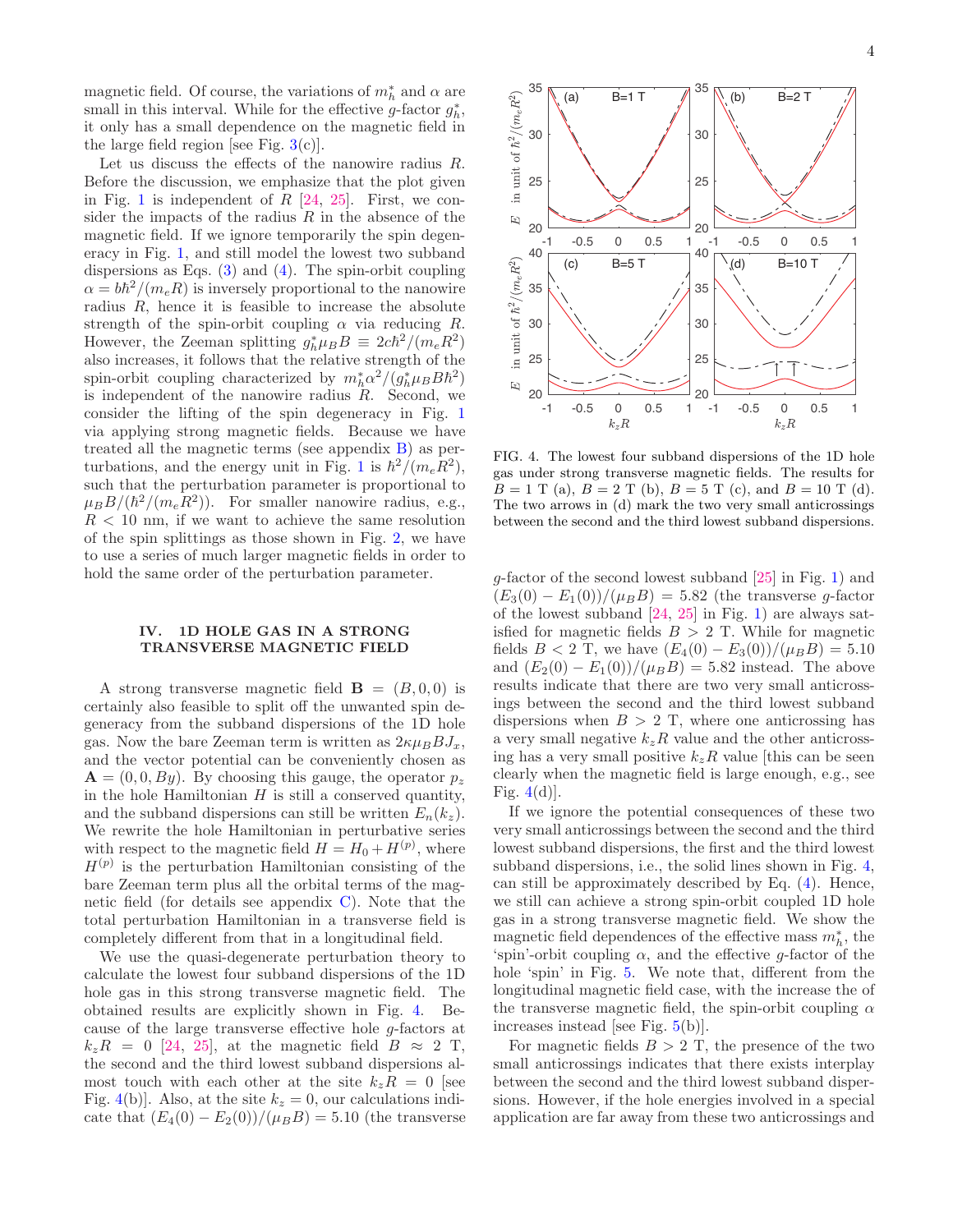

<span id="page-4-1"></span>FIG. 5. The magnetic field dependence of the hole effective mass (a), the hole 'spin'-orbit coupling (b), and the effective  $q$ factor (c) of the hole 'spin'. The field is applied perpendicular to the nanowire.

are close to bottom of the subband dispersions, i.e., close to the minimums of the lowest subband dispersion, it is expected to be a good approximation to neglect the interplay between the second and the third lowest subband dispersions.

Because of the existence of two very small anticrossings between the second and third lowest subband dispersions of the hole gas in a strong transverse magnetic field, the longitudinal magnetic field may be more proper for achieving the strong 'spin'-orbit coupled 1D hole gas.

#### V. DISCUSSION AND SUMMARY

In our calculations, we first obtain the exact low-energy subband wave-functions of the model  $(1)$ , i.e., given by

Eq.  $(A1)$  in appendix [A,](#page-4-0) for a series of wave vectors  $|k_zR| < 1$ . Then, for each  $k_zR$  value in this interval, we use quasi-degenerate perturbation theory (the magnetic field is treated perturbatively) to evaluate the spin splittings in the degenerate subband dispersions. While Ref. [\[24](#page-12-5)] obtained only the low-energy subband wavefunctions at the site  $k_zR = 0$ , then the Hamiltonian [\(1\)](#page-1-0) was projected to the Hilbert subspace spanned by these wave-functions at  $k_zR = 0$ , in the meantime treating  $k_z$ in the Hamiltonian [\(1\)](#page-1-0) as perturbation. Obviously, our results are valid for large  $k_zR$ 's, which may be beyond the validity of Ref. [\[24\]](#page-12-5). Also, our results at the site  $k_zR = 0$ for both the longitudinal and the transverse field cases agree well with that given in Ref. [\[24\]](#page-12-5).

In summary, in the absence of the magnetic field, the Hamiltonian of the hole in a cylindrical nanowire has both the time reversal symmetry and the spin-rotation symmetry, such that there is a spin degeneracy in the induced hole subband dispersions. In this paper, we unambiguously show that a strong 'spin'-orbit coupled 1D hole gas is indeed realizable via applying a strong magnetic field to lift the spin degeneracy in the original twofold degenerate hole subbands. The induced subband dispersion governing the low-energy physics of the hole gas has a very simple form, which is exactly identical to that of the well studied strong spin-orbit coupled 1D electron gas. We note that the 'spin'-orbit coupling obtained here is of the linear Rashba type. We also emphasize that this 'spin'-orbit coupling originates from the intrinsic spin-orbit coupling in the Luttinger-Kohn Hamiltonian. It is induced by the subband quantization of the hole gas in a strong magnetic field in the special 1D case. Our study indicates that the strong 'spin'-orbit coupled 1D hole gas may have broad applications in comparison with the well-studied 1D electron gas.

#### <span id="page-4-2"></span>ACKNOWLEDGEMENTS

This work is supported by the National Natural Science Foundation of China Grant No. 11404020, the Project from the Department of Education of Hebei Province Grant No. QN2019057, and the Starting up Foundation from Yanshan University Grant No. BL18043.

#### <span id="page-4-0"></span>Appendix A: Basis states for quasi-degenerate perturbation calculations

For wave vectors in the interval  $|k_zR| < 1$  $|k_zR| < 1$ , the lowest two subbands shown in Fig. 1 are approximately separated from the other higher subbands. The basis states of the quasi-degenerate Hilbert subspace read [\[25](#page-12-6)]

$$
|1\rangle = \begin{pmatrix} \Psi_{I,1}(r)e^{-i\varphi} \\ \Psi_{I,2}(r) \\ \Psi_{I,3}(r)e^{i\varphi} \\ \Psi_{I,4}(r)e^{2i\varphi} \end{pmatrix}, |2\rangle = \begin{pmatrix} \Psi_{I,4}^*(r)e^{-2i\varphi} \\ \Psi_{I,3}^*(r)e^{-i\varphi} \\ \Psi_{I,2}^*(r) \\ \Psi_{I,1}^*(r)e^{i\varphi} \end{pmatrix}, |3\rangle = \begin{pmatrix} \Psi_{II,1}(r)e^{-i\varphi} \\ \Psi_{II,2}(r) \\ \Psi_{II,3}(r)e^{i\varphi} \\ \Psi_{II,4}(r)e^{2i\varphi} \end{pmatrix}, |4\rangle = \begin{pmatrix} \Psi_{II,4}^*(r)e^{-2i\varphi} \\ \Psi_{II,4}^*(r)e^{-i\varphi} \\ \Psi_{II,2}^*(r) \\ \Psi_{II,1}^*(r)e^{i\varphi} \end{pmatrix}.
$$
 (A1)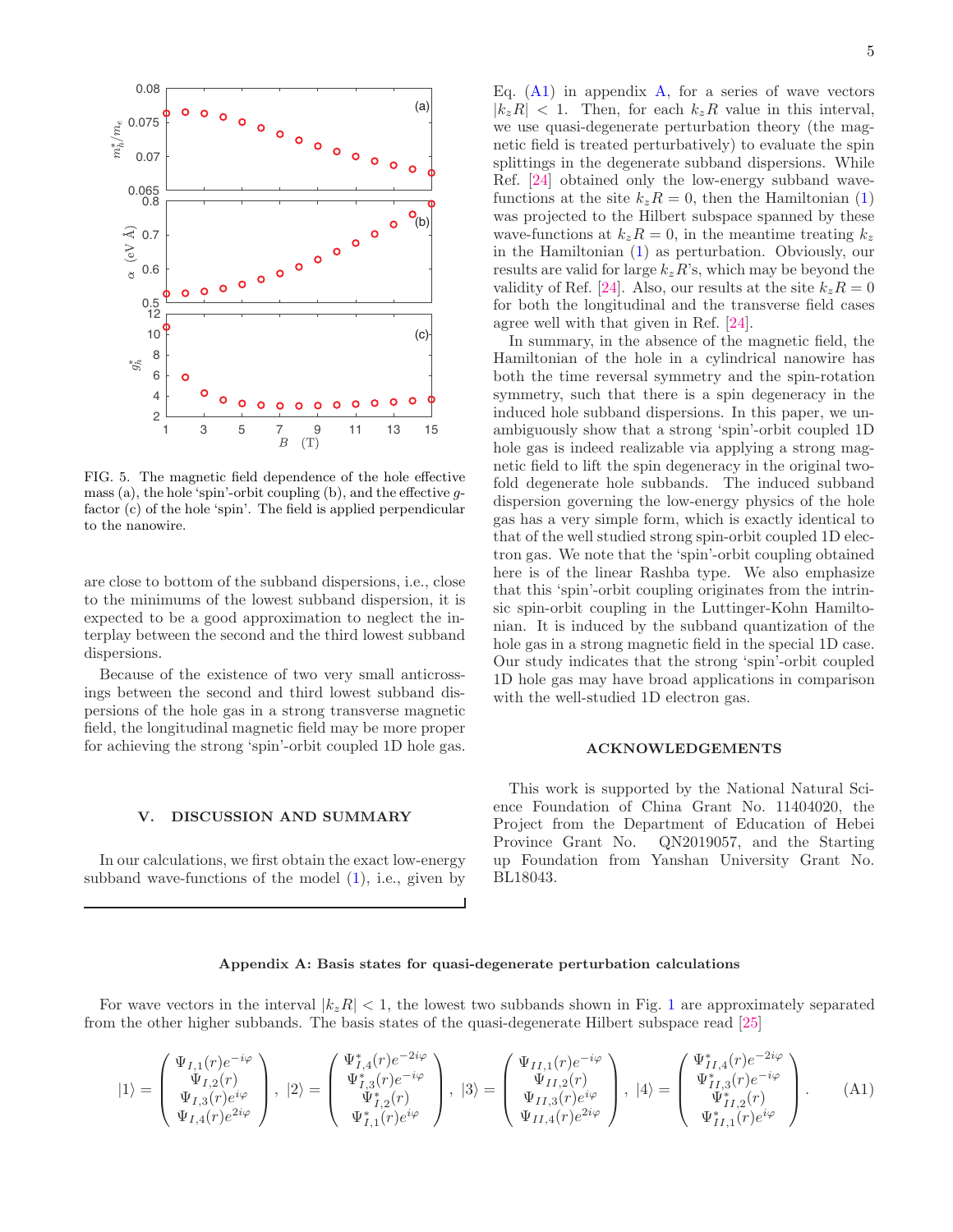In consistence with our preceding notations, here  $|1\rangle \equiv \Psi_{1,k_z,\uparrow}$ ,  $|2\rangle \equiv \Psi_{1,k_z,\downarrow}$ ,  $|3\rangle \equiv \Psi_{2,k_z,\uparrow}$ , and  $|4\rangle \equiv \Psi_{2,k_z,\downarrow}$ .

#### <span id="page-5-0"></span>Appendix B: Longitudinal magnetic field case

When the magnetic field is applied longitudinally, the hole Hamiltonian can be written in perturbation series

$$
H = H_0 + H^{(p_1)} + H^{(p_2)} + H^{(p_3)} + H^{(p_4)} + H^{(p_5)},
$$
\n(B1)

where  $H_0$  is the zero-order Hamiltonian given by Eq. [\(1\)](#page-1-0), and  $H^{(p_i)}$   $(i = 1, \dots, 5)$  are the perturbation Hamiltonians. The explicit form of each perturbation term  $H^{(p_i)}$  will be given in the following corresponding subsection. We use quasidegenerate perturbation theory to calculate the splittings in the original two-fold degenerate subband dispersions. Hence, the total Hamiltonian H is written as a  $4 \times 4$  matrix in the Hilbert subspace spanned by the basis states given in Eq.  $(A1)$ . The zero-order Hamiltonian  $H_0$  is naturally diagonalized, and the matrix elements of each perturbation term  $H^{(p)}$  are given in the following.

## 1. Perturbation term I:  $H^{(p_1)} = 2\kappa\mu_B B J_z$

The matrix elements of the perturbation term  $H^{(p_1)}$  read

$$
H_{11}^{(p_1)} = 4\pi\kappa\mu_B B \int_0^R dr r \Big( \frac{3}{2} |\Psi_{I,1}(r)|^2 + \frac{1}{2} |\Psi_{I,2}(r)|^2 - \frac{1}{2} |\Psi_{I,3}(r)|^2 - \frac{3}{2} |\Psi_{I,4}(r)|^2 \Big),
$$
  
\n
$$
H_{12}^{(p_1)} = 0,
$$
  
\n
$$
H_{13}^{(p_1)} = 4\pi\kappa\mu_B B \int_0^R dr r \Big( \frac{3}{2} \Psi_{I,1}^*(r) \Psi_{II,1}(r) + \frac{1}{2} \Psi_{I,2}^*(r) \Psi_{II,2}(r) - \frac{1}{2} \Psi_{I,3}^*(r) \Psi_{II,3}(r) - \frac{3}{2} \Psi_{I,4}^*(r) \Psi_{II,4}(r) \Big),
$$
  
\n
$$
H_{14}^{(p_1)} = 0,
$$
  
\n
$$
H_{22}^{(p_1)} = -H_{11}^{(p_1)},
$$
  
\n
$$
H_{33}^{(p_1)} = 0,
$$
  
\n
$$
H_{33}^{(p_1)} = 4\pi\kappa\mu_B B \int_0^R dr r \Big( \frac{3}{2} |\Psi_{II,1}(r)|^2 + \frac{1}{2} |\Psi_{II,2}(r)|^2 - \frac{1}{2} |\Psi_{II,3}(r)|^2 - \frac{3}{2} |\Psi_{II,4}(r)|^2 \Big),
$$
  
\n
$$
H_{34}^{(p_1)} = 0,
$$
  
\n
$$
H_{44}^{(p_1)} = -H_{33}^{(p_1)}.
$$
  
\n(B2)

## 2. Perturbation term II:  $H^{(p_2)}$

$$
H^{(p_2)} = -i\mu_B B \partial_\varphi \begin{pmatrix} \gamma_1 + \gamma_s & 0 & 0 & 0 \\ 0 & \gamma_1 - \gamma_s & 0 & 0 \\ 0 & 0 & \gamma_1 - \gamma_s & 0 \\ 0 & 0 & 0 & \gamma_1 + \gamma_s \end{pmatrix} . \tag{B3}
$$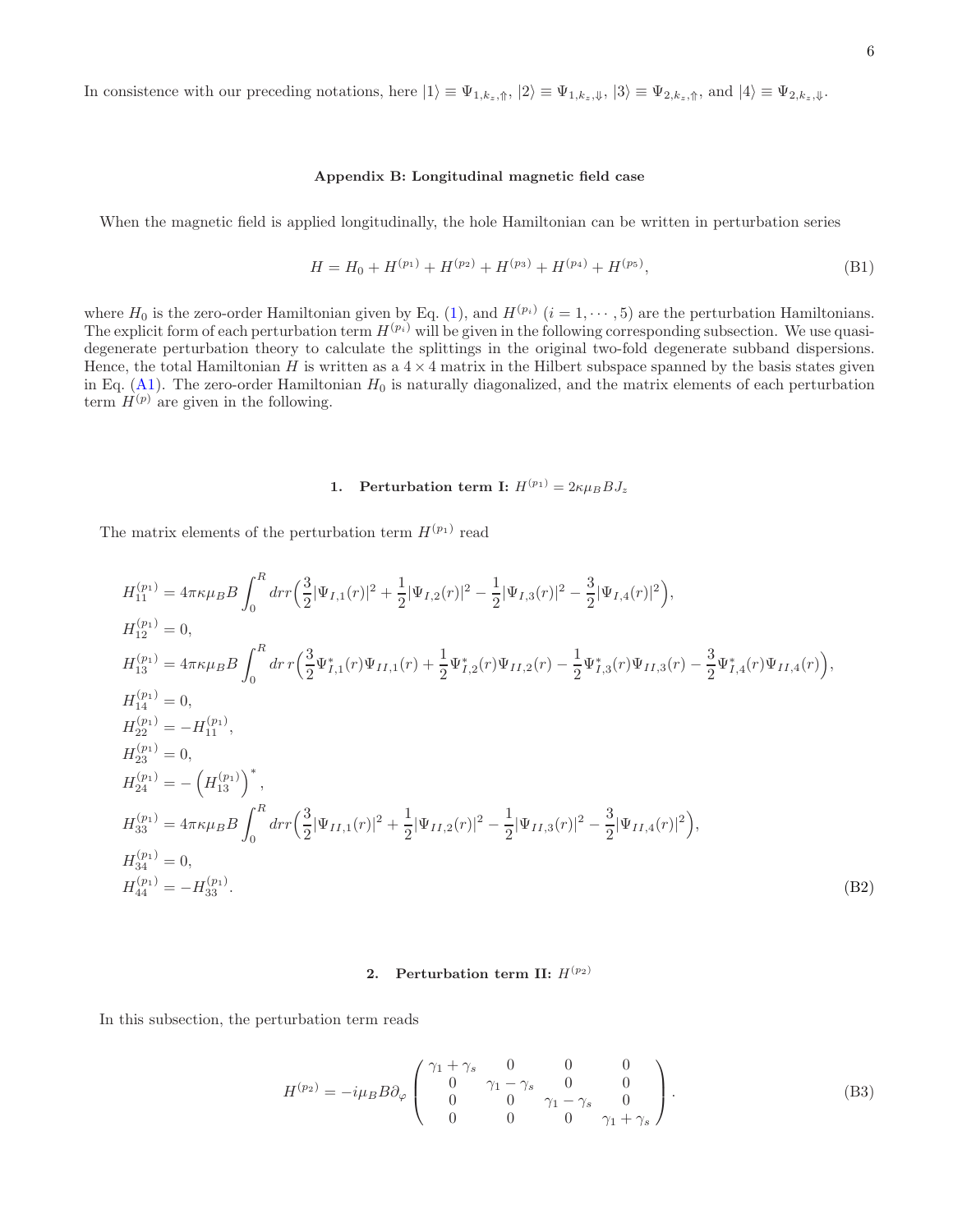$$
H_{11}^{(p_2)} = 2\pi\mu_B B \int_0^R dr r \Big( - (\gamma_1 + \gamma_s) |\Psi_{I,1}(r)|^2 + (\gamma_1 - \gamma_s) |\Psi_{I,3}(r)|^2 + 2(\gamma_1 + \gamma_s) |\Psi_{I,4}(r)|^2 \Big),
$$
  
\n
$$
H_{12}^{(p_2)} = 0,
$$
  
\n
$$
H_{13}^{(p_2)} = 2\pi\mu_B B \int_0^R dr r \Big( - (\gamma_1 + \gamma_s) \Psi_{I,1}^*(r) \Psi_{II,1}(r) + (\gamma_1 - \gamma_s) \Psi_{I,3}^*(r) \Psi_{II,3}(r) + 2(\gamma_1 + \gamma_s) \Psi_{I,4}^*(r) \Psi_{II,4}(r) \Big),
$$
  
\n
$$
H_{14}^{(p_2)} = 0,
$$
  
\n
$$
H_{22}^{(p_2)} = -H_{11}^{(p_2)},
$$
  
\n
$$
H_{23}^{(p_2)} = 0,
$$
  
\n
$$
H_{33}^{(p_2)} = 2\pi\mu_B B \int_0^R dr r \Big( - (\gamma_1 + \gamma_s) |\Psi_{II,1}(r)|^2 + (\gamma_1 - \gamma_s) |\Psi_{II,3}(r)|^2 + 2(\gamma_1 + \gamma_s) |\Psi_{II,4}(r)|^2 \Big),
$$
  
\n
$$
H_{34}^{(p_2)} = 0,
$$
  
\n
$$
H_{44}^{(p_2)} = -H_{33}^{(p_2)}.
$$
  
\n(B4)

## 3. Perturbation term III:  $H^{(p_3)}$

$$
H^{(p_3)} = -\sqrt{3}\gamma_s \mu_B B \begin{pmatrix} 0 & -ik_z re^{-i\varphi} & e^{-2i\varphi}(-r\partial_r + i\partial_\varphi) & 0 \\ ik_z re^{i\varphi} & 0 & 0 & e^{-2i\varphi}(-r\partial_r + i\partial_\varphi) \\ e^{2i\varphi}(r\partial_r + i\partial_\varphi) & 0 & 0 & ik_z re^{-i\varphi} \\ 0 & e^{2i\varphi}(r\partial_r + i\partial_\varphi) & -ik_z re^{i\varphi} & 0 \end{pmatrix} . \tag{B5}
$$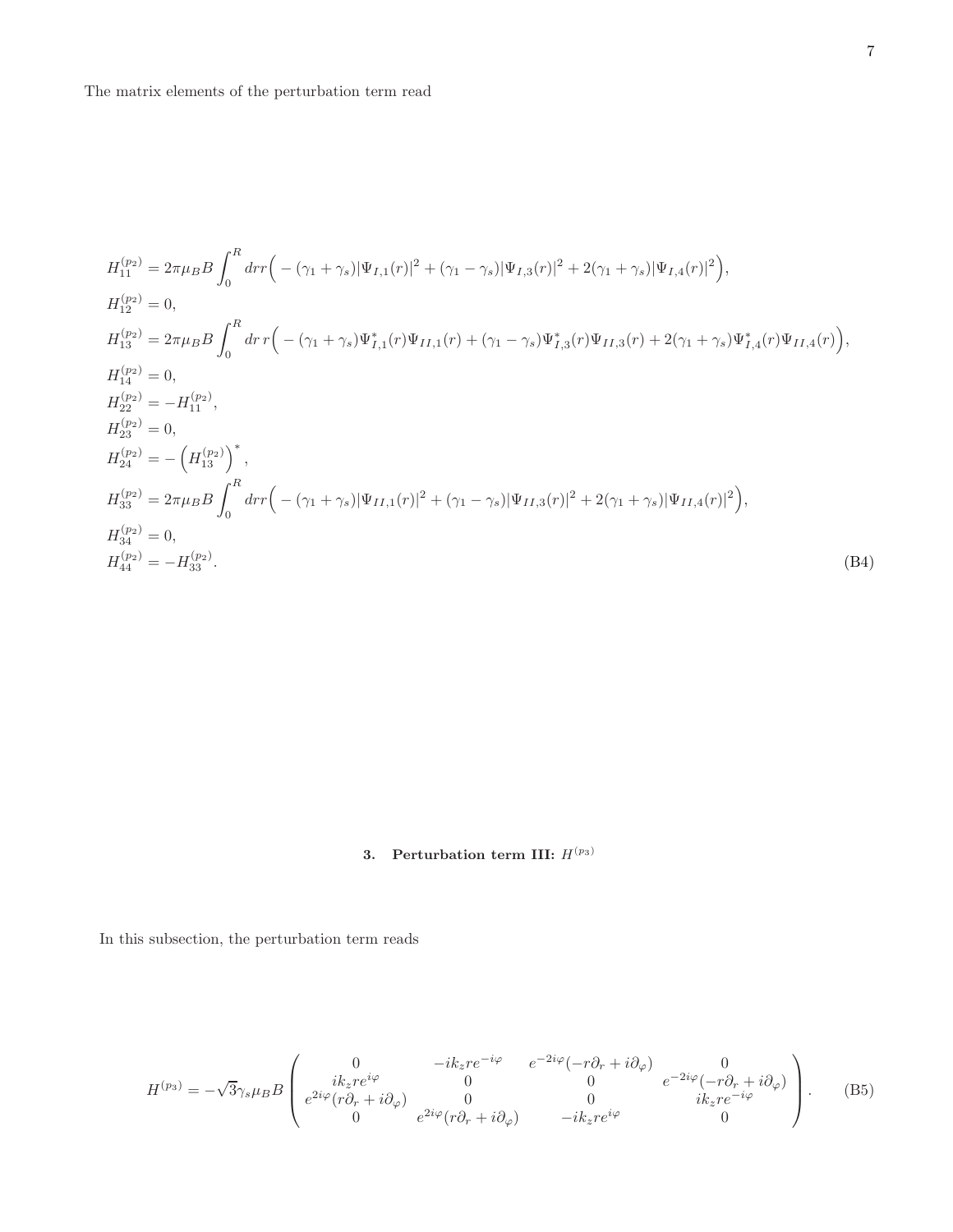The matrix elements of the perturbation term read

$$
H_{11}^{(p_3)} = 2\pi\sqrt{3}\gamma_s\mu_B B \int_0^R dr r \Big( i k_z r \Psi_{I,1}^*(r) \Psi_{I,2}(r) - i k_z r \Psi_{I,2}^*(r) \Psi_{I,1}(r) - i k_z r \Psi_{I,3}^*(r) \Psi_{I,4}(r) + i k_z r \Psi_{I,4}^*(r) \Psi_{I,3}(r) + \Psi_{I,1}^*(r) (r \partial_r + 1) \Psi_{I,3}(r) + \Psi_{I,1}(r) (r \partial_r + 1) \Psi_{I,3}^*(r) + \Psi_{I,2}^*(r) (r \partial_r + 2) \Psi_{I,4}(r) + \Psi_{I,2}(r) (r \partial_r + 2) \Psi_{I,4}^*(r) \Big),
$$

$$
H_{12}^{(p_3)} = 0,
$$
  
\n
$$
H_{13}^{(p_3)} = 2\pi\sqrt{3}\gamma_s\mu_B B \int_0^R dr \, r \Big( i k_z r \Psi_{I,1}^*(r) \Psi_{II,2}(r) - i k_z r \Psi_{I,2}^*(r) \Psi_{II,1}(r) - i k_z r \Psi_{I,3}^*(r) \Psi_{II,4}(r) \n+ i k_z r \Psi_{I,4}^*(r) \Psi_{II,3}(r) + \Psi_{I,1}^*(r) (r \partial_r + 1) \Psi_{II,3}(r) + \Psi_{II,1}(r) (r \partial_r + 1) \Psi_{I,3}^*(r) \n+ \Psi_{I,2}^*(r) (r \partial_r + 2) \Psi_{II,4}(r) + \Psi_{II,2}(r) (r \partial_r + 2) \Psi_{I,4}^*(r) \Big),
$$

$$
H_{14}^{(p_3)} = 0,
$$
  
\n
$$
H_{22}^{(p_3)} = 2\pi\sqrt{3}\gamma_s\mu_B B \int_0^R dr r \Big( -ik_z r\Psi_{I,2}(r)\Psi_{I,1}^*(r) + ik_z r\Psi_{I,1}(r)\Psi_{I,2}^*(r) + ik_z r\Psi_{I,4}(r)\Psi_{I,3}^*(r) -ik_z r\Psi_{I,3}(r)\Psi_{I,4}^*(r) - \Psi_{I,1}(r)(r\partial_r + 1)\Psi_{I,3}^*(r) - \Psi_{I,1}^*(r)(r\partial_r + 1)\Psi_{I,3}(r) - \Psi_{I,2}(r)(r\partial_r + 2)\Psi_{I,4}^*(r) - \Psi_{I,2}^*(r)(r\partial_r + 2)\Psi_{I,4}(r) \Big),
$$

$$
H_{23}^{(p_3)} = 0,
$$
  
\n
$$
H_{24}^{(p_3)} = -2\pi\sqrt{3}\gamma_s\mu_B B \int_0^R dr r \Big( -ik_z r\Psi_{I,1}(r)\Psi_{II,2}^*(r) + ik_z r\Psi_{I,2}(r)\Psi_{II,1}^*(r) + ik_z r\Psi_{I,3}(r)\Psi_{II,4}^*(r) -ik_z r\Psi_{I,4}(r)\Psi_{II,3}^*(r) + \Psi_{II,2}^*(r)(r\partial_r + 2)\Psi_{I,4}(r) + \Psi_{II,1}^*(r)(r\partial_r + 1)\Psi_{I,3}(r) + \Psi_{I,2}(r)(r\partial_r + 2)\Psi_{II,4}^*(r) + \Psi_{I,1}(r)(r\partial_r + 1)\Psi_{II,3}^*(r) \Big),
$$
  
\n
$$
H_{33}^{(p_3)} = 2\pi\sqrt{3}\gamma_s\mu_B B \int_0^R dr r \Big( ik_z r\Psi_{II,1}^*(r)\Psi_{II,2}(r) - ik_z r\Psi_{II,2}^*(r)\Psi_{II,1}(r) - ik_z r\Psi_{II,3}^*(r)\Psi_{II,4}(r) + ik_z r\Psi_{II,4}^*(r)\Psi_{II,3}(r) + \Psi_{II,1}(r)(r\partial_r + 1)\Psi_{II,3}(r) + \Psi_{II,1}(r)(r\partial_r + 1)\Psi_{II,3}^*(r) + \Psi_{II,2}^*(r)(r\partial_r + 2)\Psi_{II,4}(r) + \Psi_{II,2}(r)(r\partial_r + 2)\Psi_{II,4}^*(r) \Big),
$$
  
\n
$$
H_{34}^{(p_3)} = 0,
$$

$$
H_{44}^{(p_3)} = 2\pi\sqrt{3}\gamma_s\mu_B B \int_0^R dr \left( -ik_z r\Psi_{II,2}(r)\Psi_{II,1}^*(r) + ik_z r\Psi_{II,1}(r)\Psi_{II,2}^*(r) + ik_z r\Psi_{II,4}(r)\Psi_{II,3}^*(r) \right. \left. -ik_z r\Psi_{II,3}(r)\Psi_{II,4}^*(r) - \Psi_{II,1}(r)(r\partial_r + 1)\Psi_{II,3}^*(r) - \Psi_{II,1}^*(r)(r\partial_r + 1)\Psi_{II,3}(r) \right. \left. - \Psi_{II,2}(r)(r\partial_r + 2)\Psi_{II,4}^*(r) - \Psi_{II,2}^*(r)(r\partial_r + 2)\Psi_{II,4}(r) \right). \tag{B6}
$$

# 4. Perturbation term IV:  $H^{(p_4)}$

$$
H^{(p_4)} = \left(\gamma_1 + \frac{5}{2}\gamma_s\right) \frac{e^2 B^2 r^2}{8m_e}.
$$
 (B7)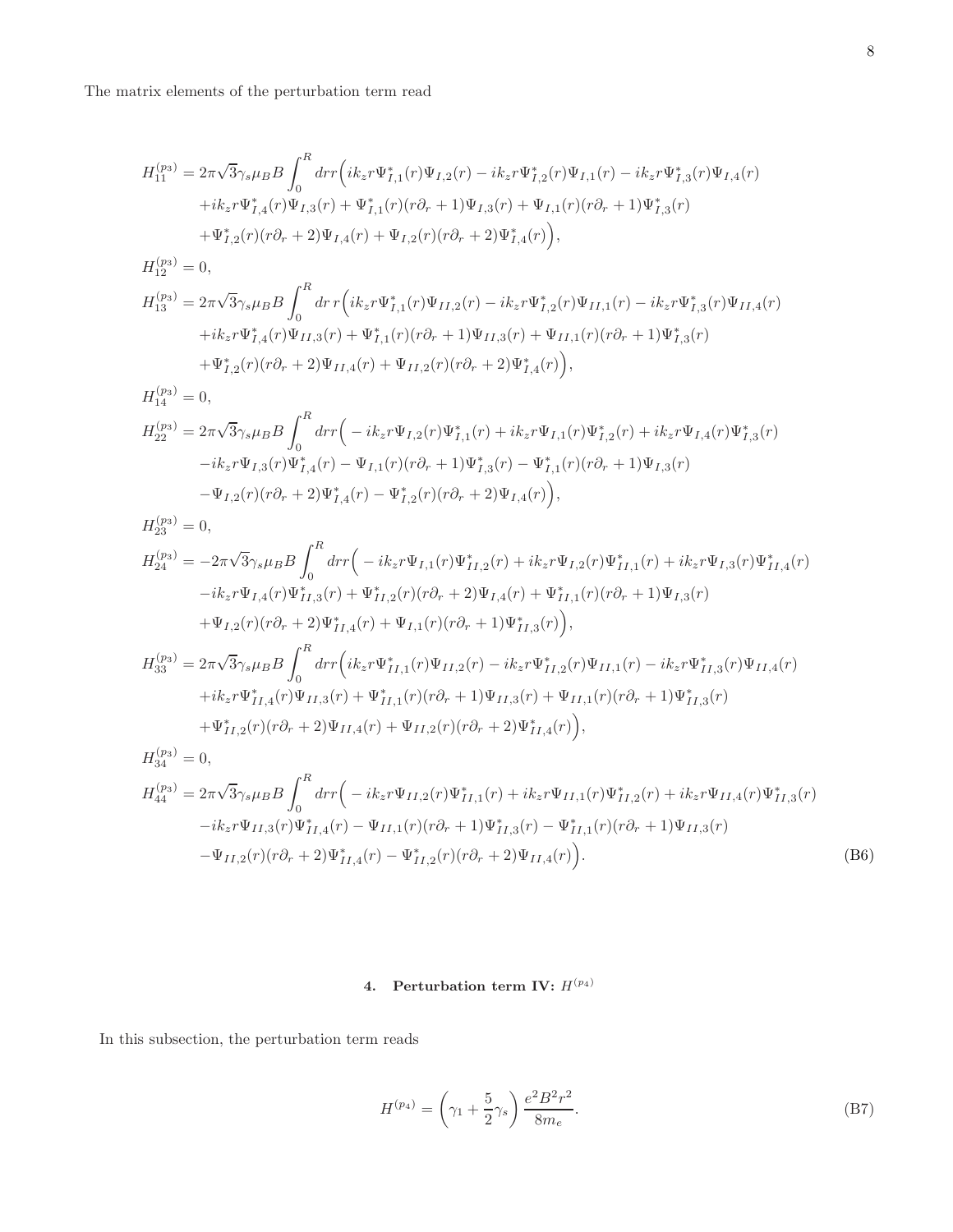The matrix elements of the perturbation term read

$$
H_{11}^{(p_4)} = 2\pi (\gamma_1 + \frac{5}{2}\gamma_s) \frac{e^2 B^2}{8m_e} \int_0^R dr r^3 \Big( |\Psi_{I,1}(r)|^2 + |\Psi_{I,2}(r)|^2 + |\Psi_{I,3}(r)|^2 + |\Psi_{I,4}(r)|^2 \Big),
$$
  
\n
$$
H_{12}^{(p_4)} = 0,
$$
  
\n
$$
H_{13}^{(p_4)} = 2\pi \left( \gamma_1 + \frac{5}{2}\gamma_s \right) \frac{e^2 B^2}{8m_e} \int_0^R dr r^3 \Big( \Psi_{I,1}^*(r) \Psi_{II,1}(r) + \Psi_{I,2}^*(r) \Psi_{II,2}(r) + \Psi_{I,3}^*(r) \Psi_{II,3}(r) + \Psi_{I,4}^*(r) \Psi_{II,4}(r) \Big),
$$
  
\n
$$
H_{14}^{(p_4)} = 0,
$$
  
\n
$$
H_{22}^{(p_4)} = H_{11}^{(p_4)},
$$
  
\n
$$
H_{23}^{(p_4)} = 0,
$$
  
\n
$$
H_{33}^{(p_4)} = 2\pi (\gamma_1 + \frac{5}{2}\gamma_s) \frac{e^2 B^2}{8m_e} \int_0^R dr r^3 \Big( |\Psi_{II,1}(r)|^2 + |\Psi_{II,2}(r)|^2 + |\Psi_{II,3}(r)|^2 + |\Psi_{II,4}(r)|^2 \Big),
$$
  
\n
$$
H_{34}^{(p_4)} = 0,
$$
  
\n
$$
H_{44}^{(p_4)} = H_{33}^{(p_4)}.
$$
  
\n(B8)

## 5. Perturbation term V:  $H^{(p_5)}$

In this subsection, the perturbation term reads

$$
H^{(p_5)} = -\frac{\gamma_s e^2 B^2 r^2}{4m_e} \begin{pmatrix} \frac{3}{4} & 0 & -\frac{\sqrt{3}}{2} e^{-2i\varphi} & 0\\ 0 & \frac{7}{4} & 0 & -\frac{\sqrt{3}}{2} e^{-2i\varphi} \\ -\frac{\sqrt{3}}{2} e^{2i\varphi} & 0 & \frac{7}{4} & 0\\ 0 & -\frac{\sqrt{3}}{2} e^{2i\varphi} & 0 & \frac{3}{4} \end{pmatrix}.
$$
 (B9)

The matrix elements of the perturbation term read

$$
H_{11}^{(p_5)} = -\frac{2\pi\gamma_s e^2 B^2}{4m_e} \int_0^R dr r^3 \Big( -\frac{\sqrt{3}}{2} \Psi_{I,1}^*(r) \Psi_{I,3}(r) - \frac{\sqrt{3}}{2} \Psi_{I,3}^*(r) \Psi_{I,1}(r) - \frac{\sqrt{3}}{2} \Psi_{I,2}^*(r) \Psi_{I,4}(r) - \frac{\sqrt{3}}{2} \Psi_{I,4}^*(r) \Psi_{I,2}(r) \Big)
$$
  
\n
$$
+ \frac{3}{4} |\Psi_{I,1}(r)|^2 + \frac{7}{4} |\Psi_{I,2}(r)|^2 + \frac{7}{4} |\Psi_{I,3}(r)|^2 + \frac{3}{4} |\Psi_{I,4}(r)|^2 \Big),
$$
  
\n
$$
H_{13}^{(p_5)} = -\frac{2\pi\gamma_s e^2 B^2}{4m_e} \int_0^R dr r^3 \Big( -\frac{\sqrt{3}}{2} \Psi_{I,1}^*(r) \Psi_{II,3}(r) - \frac{\sqrt{3}}{2} \Psi_{I,3}^*(r) \Psi_{II,1}(r) - \frac{\sqrt{3}}{2} \Psi_{I,2}^*(r) \Psi_{II,4}(r) - \frac{\sqrt{3}}{2} \Psi_{I,4}^*(r) \Psi_{II,2}(r) + \frac{3}{4} \Psi_{I,4}^*(r) \Psi_{II,2}(r) + \frac{7}{4} \Psi_{I,3}^*(r) \Psi_{II,2}(r) + \frac{7}{4} \Psi_{I,3}^*(r) \Psi_{II,3}(r) + \frac{3}{4} \Psi_{I,4}^*(r) \Psi_{II,4}(r) \Big),
$$
  
\n
$$
H_{14}^{(p_5)} = 0,
$$
  
\n
$$
H_{24}^{(p_5)} = H_{11}^{(p_5)},
$$
  
\n
$$
H_{24}^{(p_5)} = (H_{13}^{(p_5)})^*
$$
  
\n
$$
H_{33}^{(p_5)} = -\frac{2\pi\gamma_s e^2 B^2}{4m_e} \int_0^R dr r^3 \Big( -\frac{\sqrt{3}}{2} \Psi_{II,1}^*(r) \Psi_{II,3}(r) - \frac{\sqrt{3}}{2} \
$$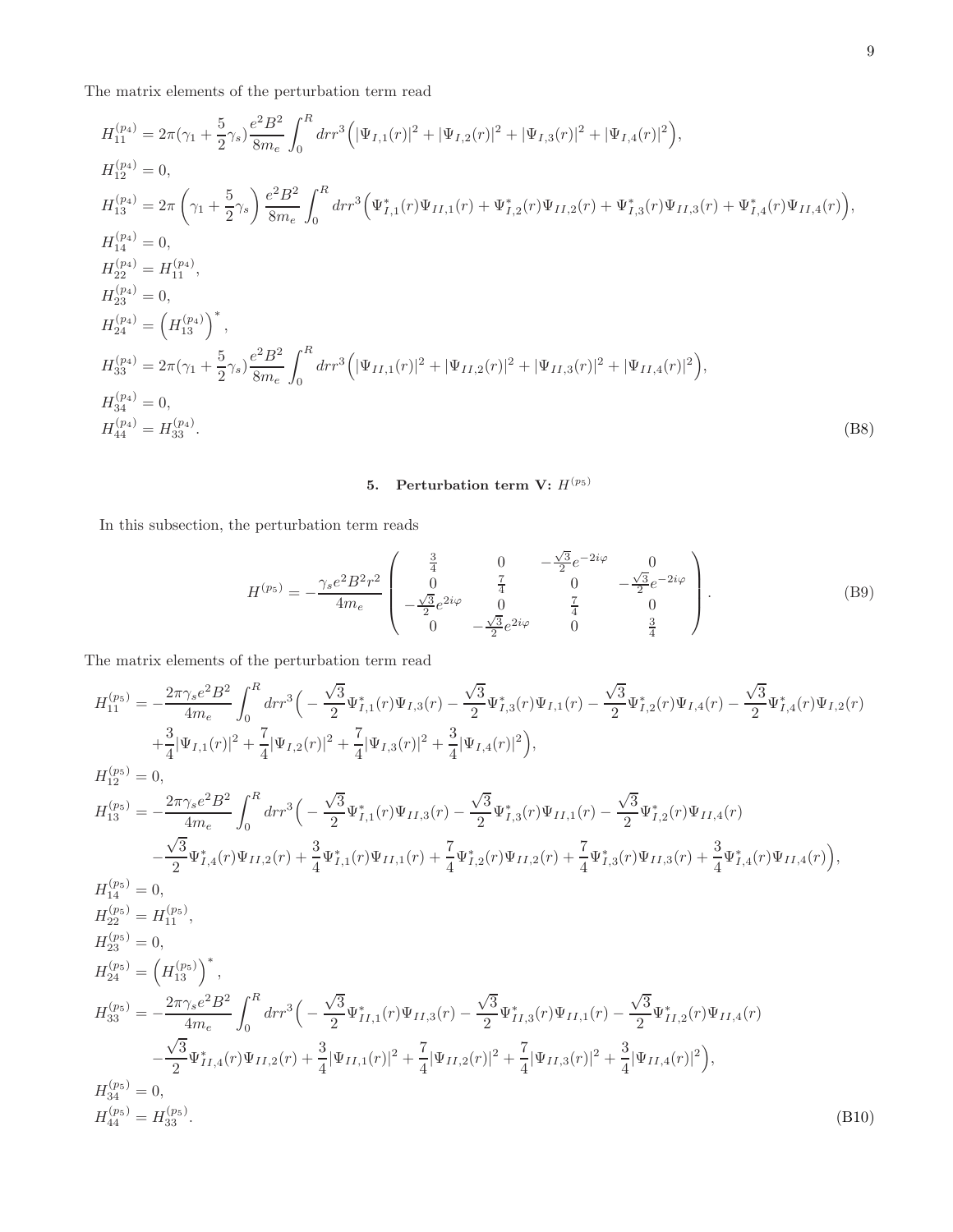#### <span id="page-9-0"></span>Appendix C: Transverse magnetic field case

When the magnetic field is applied transversely, the hole Hamiltonian can also be written in perturbation series

$$
H = H_0 + H^{(p_1)} + H^{(p_2)} + H^{(p_3)} + H^{(p_4)},
$$
\n(C1)

where  $H_0$  is the zero-order diagonal Hamiltonian, and  $H^{(p_i)}$   $(i = 1, \dots, 4)$  are the perturbation Hamiltonians. The explicit form of each perturbation term  $H^{(p_i)}$  is given in the following corresponding subsection.

## 1. Perturbation term I:  $H^{(p_1)} = 2\kappa\mu_B B J_x$

The matrix elements of the perturbation term read

$$
H_{11}^{(p_1)} = 0,
$$
  
\n
$$
H_{12}^{(p_1)} = 4\pi\kappa\mu_B B \int_0^R dr r \Big( \sqrt{3} \Psi_{I,1}^*(r) \Psi_{I,3}^*(r) + \Psi_{I,2}^*(r) \Psi_{I,2}^*(r) \Big),
$$
  
\n
$$
H_{13}^{(p_1)} = 0,
$$
  
\n
$$
H_{14}^{(p_1)} = 4\pi\kappa\mu_B B \int_0^R dr r \Big( \frac{\sqrt{3}}{2} \Psi_{I,1}^*(r) \Psi_{II,3}^*(r) + \frac{\sqrt{3}}{2} \Psi_{I,3}^*(r) \Psi_{II,1}^*(r) + \Psi_{I,2}^*(r) \Psi_{II,2}^*(r) \Big),
$$
  
\n
$$
H_{22}^{(p_1)} = 0,
$$
  
\n
$$
H_{23}^{(p_1)} = \Big( H_{14}^{(p_1)} \Big)^*,
$$
  
\n
$$
H_{33}^{(p_1)} = 0,
$$
  
\n
$$
H_{34}^{(p_1)} = 4\pi\kappa\mu_B B \int_0^R dr r \Big( \sqrt{3} \Psi_{II,1}^*(r) \Psi_{II,3}^*(r) + \Psi_{II,2}^*(r) \Psi_{II,2}^*(r) \Big),
$$
  
\n
$$
H_{44}^{(p_1)} = 0.
$$
  
\n(C2)

## 2. Perturbation term II:  $H^{(p_2)}$

$$
H^{(p_2)} = 2\sqrt{3}\gamma_s \mu_B B \begin{pmatrix} 0 & e^{-i\varphi}\sin\varphi(i r \partial_r + \partial_\varphi) + \frac{1}{2} & 0 & 0\\ e^{i\varphi}\sin\varphi(i r \partial_r - \partial_\varphi) - \frac{1}{2} & 0 & 0\\ 0 & 0 & 0 & e^{i\varphi}\sin\varphi(-i r \partial_r + \partial_\varphi) + \frac{1}{2} & 0\\ 0 & 0 & e^{i\varphi}\sin\varphi(-i r \partial_r + \partial_\varphi) + \frac{1}{2} & 0 \end{pmatrix}.
$$
(C3)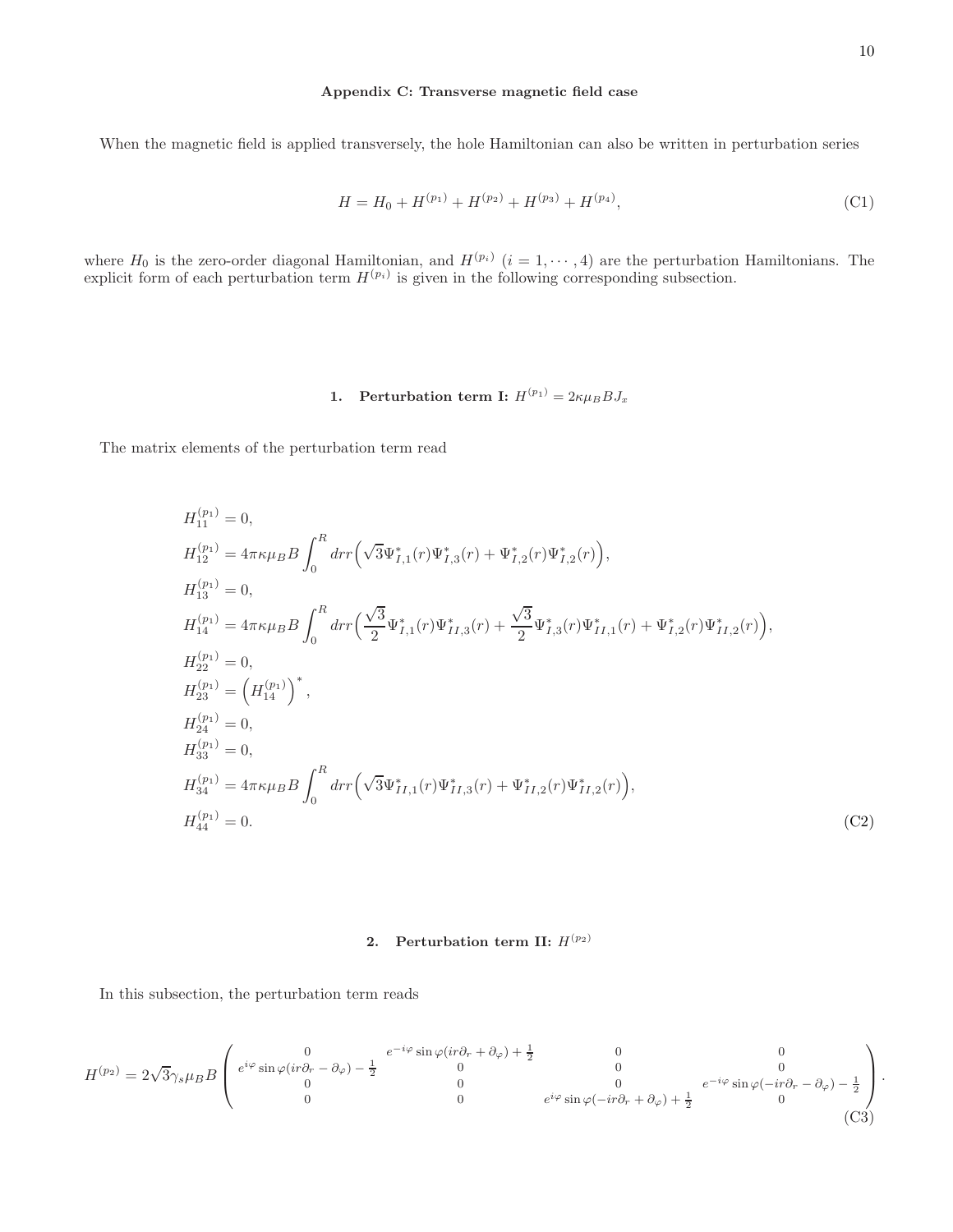The matrix elements of the perturbation term read

$$
H_{11}^{(p_2)} = 0,
$$
  
\n
$$
H_{12}^{(p_2)} = 4\pi\sqrt{3}\gamma_s\mu_B B \int_0^R dr r \Big(\Psi_{I,1}^*(r)(r\partial_r + 1)\Psi_{I,3}^*(r) + \Psi_{I,2}^*(r)(r\partial_r + 2)\Psi_{I,4}^*(r) - \Psi_{I,1}^*(r)\Psi_{I,3}^*(r) \Big),
$$
  
\n
$$
H_{13}^{(p_2)} = 0,
$$
  
\n
$$
H_{14}^{(p_2)} = 2\pi\sqrt{3}\gamma_s\mu_B B \int_0^R dr r \Big(\Psi_{I,1}^*(r)(r\partial_r + 1)\Psi_{II,3}^*(r) + \Psi_{II,1}^*(r)(r\partial_r + 1)\Psi_{I,3}^*(r) + \Psi_{I,2}^*(r)(r\partial_r + 2)\Psi_{II,4}^*(r) \Big) + \Psi_{I,2}^*(r)(r\partial_r + 2)\Psi_{I,4}^*(r) - \Psi_{I,1}^*(r)\Psi_{II,3}^*(r) - \Psi_{II,1}^*(r)\Psi_{I,3}^*(r) \Big),
$$
  
\n
$$
H_{22}^{(p_2)} = 0,
$$
  
\n
$$
H_{23}^{(p_2)} = \Big(H_{14}^{(p_2)}\Big)^*,
$$
  
\n
$$
H_{24}^{(p_2)} = 0,
$$
  
\n
$$
H_{33}^{(p_2)} = 0,
$$
  
\n
$$
H_{34}^{(p_2)} = 0,
$$
  
\n
$$
H_{44}^{(p_2)} = 0.
$$
  
\n
$$
H_{44}^{(p_2)} = 0.
$$
  
\n
$$
H_{44}^{(p_2)} = 0.
$$
  
\n
$$
(C4)
$$

# 3. Perturbation term III:  $H^{(p_3)}$

In this subsection, the perturbation term reads

$$
H^{(p_3)} = \frac{e^2 B^2 r^2 \sin^2 \varphi}{2m_e} \begin{pmatrix} \gamma_1 - 2\gamma_s & 0 & 0 & 0\\ 0 & \gamma_1 + 2\gamma_s & 0 & 0\\ 0 & 0 & \gamma_1 + 2\gamma_s & 0\\ 0 & 0 & 0 & \gamma_1 - 2\gamma_s \end{pmatrix} . \tag{C5}
$$

The matrix elements of the perturbation term read

$$
H_{11}^{(p_3)} = \frac{\pi e^2 B^2}{2m_e} \int_0^R dr r^3 \Big( (\gamma_1 - 2\gamma_s) |\Psi_{I,1}(r)|^2 + (\gamma_1 + 2\gamma_s) |\Psi_{I,2}(r)|^2 + (\gamma_1 + 2\gamma_s) |\Psi_{I,3}(r)|^2 + (\gamma_1 - 2\gamma_s) |\Psi_{I,4}(r)|^2 \Big),
$$
  
\n
$$
H_{12}^{(p_3)} = 0,
$$
  
\n
$$
H_{13}^{(p_3)} = \frac{\pi e^2 B^2}{2m_e} \int_0^R dr r^3 \Big( (\gamma_1 - 2\gamma_s) \Psi_{I,1}^*(r) \Psi_{II,1}(r) + (\gamma_1 + 2\gamma_s) \Psi_{I,2}^*(r) \Psi_{II,2}(r) \Big) + (\gamma_1 + 2\gamma_s) \Psi_{I,3}^*(r) \Psi_{II,3}(r) + (\gamma_1 - 2\gamma_s) \Psi_{I,4}^*(r) \Psi_{II,4}(r) \Big),
$$
  
\n
$$
H_{14}^{(p_3)} = 0,
$$
  
\n
$$
H_{24}^{(p_3)} = H_{11}^{(p_3)},
$$
  
\n
$$
H_{23}^{(p_3)} = 0,
$$
  
\n
$$
H_{23}^{(p_3)} = \frac{\pi e^2 B^2}{2m_e} \int_0^R dr r^3 \Big( (\gamma_1 - 2\gamma_s) |\Psi_{II,1}(r)|^2 + (\gamma_1 + 2\gamma_s) |\Psi_{II,2}(r)|^2 + (\gamma_1 + 2\gamma_s) |\Psi_{II,3}(r)|^2 + (\gamma_1 + 2\gamma_s) |\Psi_{II,3}(r)|^2 + (\gamma_1 - 2\gamma_s) |\Psi_{II,4}(r)|^2 \Big),
$$
  
\n
$$
H_{34}^{(p_3)} = 0,
$$
  
\n
$$
H_{44}^{(p_3)} = H_{33}^{(p_3)}.
$$
  
\n(C6)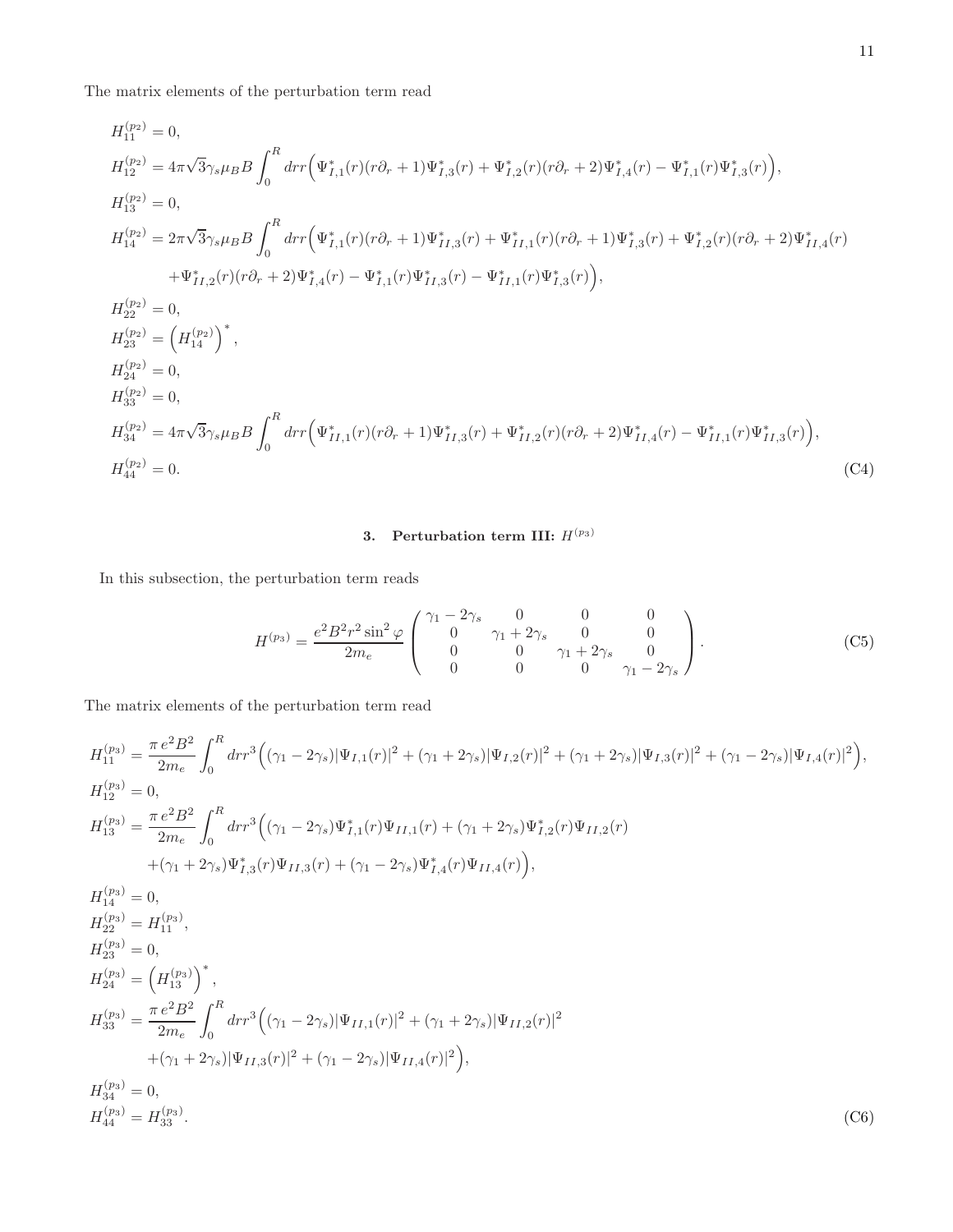## 4. Perturbation term IV:  $H^{(p_4)}$

In this subsection, the perturbation term reads

$$
H^{(p_4)} = 2\mu_B B k_z r \sin \varphi \begin{pmatrix} \gamma_1 - 2\gamma_s & 0 & 0 & 0 \\ 0 & \gamma_1 + 2\gamma_s & 0 & 0 \\ 0 & 0 & \gamma_1 + 2\gamma_s & 0 \\ 0 & 0 & 0 & \gamma_1 - 2\gamma_s \end{pmatrix} . \tag{C7}
$$

The matrix elements of the perturbation term read

$$
H_{11}^{(p_4)} = 0,
$$
  
\n
$$
H_{12}^{(p_4)} = -4i\pi\mu_B B k_z \int_0^R dr r^2 \Big( (\gamma_1 + 2\gamma_s) \Psi_{I,2}^*(r) \Psi_{I,3}^*(r) + (\gamma_1 - 2\gamma_s) \Psi_{I,1}^*(r) \Psi_{I,4}^*(r) \Big),
$$
  
\n
$$
H_{13}^{(p_4)} = 0,
$$
  
\n
$$
H_{14}^{(p_4)} = -2i\pi\mu_B B k_z \int_0^R dr r^2 \Big( (\gamma_1 - 2\gamma_s) \Psi_{I,1}^*(r) \Psi_{II,4}^*(r) + (\gamma_1 + 2\gamma_s) \Psi_{I,2}^*(r) \Psi_{II,3}^*(r) + (\gamma_1 + 2\gamma_s) \Psi_{I,3}^*(r) \Psi_{II,2}^*(r) \Psi_{II,3}^*(r) \Big),
$$
  
\n
$$
H_{22}^{(p_4)} = 0,
$$
  
\n
$$
H_{23}^{(p_4)} = \Big( H_{14}^{(p_4)} \Big)^*,
$$
  
\n
$$
H_{23}^{(p_4)} = 0,
$$
  
\n
$$
H_{34}^{(p_4)} = -4i\pi\mu_B B k_z \int_0^R dr r^2 \Big( (\gamma_1 + 2\gamma_s) \Psi_{II,2}^*(r) \Psi_{II,3}^*(r) + (\gamma_1 - 2\gamma_s) \Psi_{II,1}^*(r) \Psi_{II,4}^*(r) \Big),
$$
  
\n
$$
H_{44}^{(p_4)} = 0.
$$
  
\n(C8)

- <span id="page-11-0"></span>[1] R. Hanson, L. P. Kouwenhoven, J. R. Petta, S. Tarucha, and L. M. K. Vandersypen, Spins in few-electron quantum dots, [Rev. Mod. Phys.](https://doi.org/10.1103/RevModPhys.79.1217) 79, 1217 (2007).
- <span id="page-11-1"></span>[2] L. M. K. Vandersypen and M. A. Eriksson, Quantum computing with semiconductor spins, [Physics Today](https://doi.org/10.1063/PT.3.4270) 72, 38 (2019).
- <span id="page-11-2"></span>[3] D. Loss and D. P. DiVincenzo, Quantum computation with quantum dots, [Phys. Rev. A](https://doi.org/10.1103/PhysRevA.57.120) 57, 120 (1998).
- <span id="page-11-3"></span>[4] G. Scappucci, C. Kloeffel, F. A. Zwanenburg, D. Loss, M. Myronov, J.-J. Zhang, S. De Franceschi, G. Katsaros, and M. Veldhorst, The germanium quantum information route, Nature Reviews Materials [10.1038/s41578-020-00262-z](https://doi.org/10.1038/s41578-020-00262-z) (2020).
- <span id="page-11-4"></span>[5] J. M. Luttinger and W. Kohn, Motion of electrons and holes in perturbed periodic fields, Phys. Rev. 97[, 869 \(1955\).](https://doi.org/10.1103/PhysRev.97.869)
- <span id="page-11-5"></span>[6] J. M. Luttinger, Quantum theory of cyclotron resonance in semiconductors: General theory, Phys. Rev. 102[, 1030 \(1956\).](https://doi.org/10.1103/PhysRev.102.1030)
- <span id="page-11-6"></span>[7] D. V. Bulaev and D. Loss, Electric dipole spin resonance for heavy holes in quantum dots, [Phys. Rev. Lett.](https://doi.org/10.1103/PhysRevLett.98.097202) 98, 097202 (2007).
- <span id="page-11-7"></span>[8] Z. Wang, E. Marcellina, A. R. Hamilton, J. H. Cullen,

S. Rogge, J. Salfi, and D. Culcer, Optimal operation points for ultrafast, highly coherent ge hole spin-orbit qubits, [npj Quantum Information](https://doi.org/10.1038/s41534-021-00386-2) 7, 54 (2021).

- <span id="page-11-8"></span>[9] N. W. Hendrickx, W. I. L. Lawrie, L. Petit, A. Sammak, G. Scappucci, and M. Veldhorst, A single-hole spin qubit, [Nature Communications](https://doi.org/10.1038/s41467-020-17211-7) 11, 3478 (2020).
- <span id="page-11-9"></span>[10] N. W. Hendrickx, D. P. Franke, A. Sammak, G. Scappucci, and M. Veldhorst, Fast two-qubit logic with holes in germanium, Nature 577[, 487 \(2020\).](https://doi.org/10.1038/s41586-019-1919-3)
- <span id="page-11-10"></span>[11] S. Roddaro, A. Fuhrer, P. Brusheim, C. Fasth, H. Q. Xu, L. Samuelson, J. Xiang, and C. M. Lieber, Spin states of holes in Ge/Si nanowire quantum dots, [Phys. Rev. Lett.](https://doi.org/10.1103/PhysRevLett.101.186802) 101, 186802 (2008).
- <span id="page-11-11"></span>[12] A. P. Higginbotham, F. Kuemmeth, T. W. Larsen, M. Fitzpatrick, J. Yao, H. Yan, C. M. Lieber, and C. M. Marcus, Antilocalization of coulomb blockade in a ge/si nanowire, [Phys. Rev. Lett.](https://doi.org/10.1103/PhysRevLett.112.216806) 112, 216806 (2014).
- [13] F. N. M. Froning, L. C. Camenzind, O. A. H. van der Molen, A. Li, E. P. A. M. Bakkers, D. M. Zumbühl, and F. R. Braakman, Ultrafast hole spin qubit with gate-tunable spin–orbit switch functionality, [Nature Nanotechnology](https://doi.org/10.1038/s41565-020-00828-6) 16, 308 (2021).
- [14] F. Gao, J.-H. Wang, H. Watzinger, H. Hu, M. J.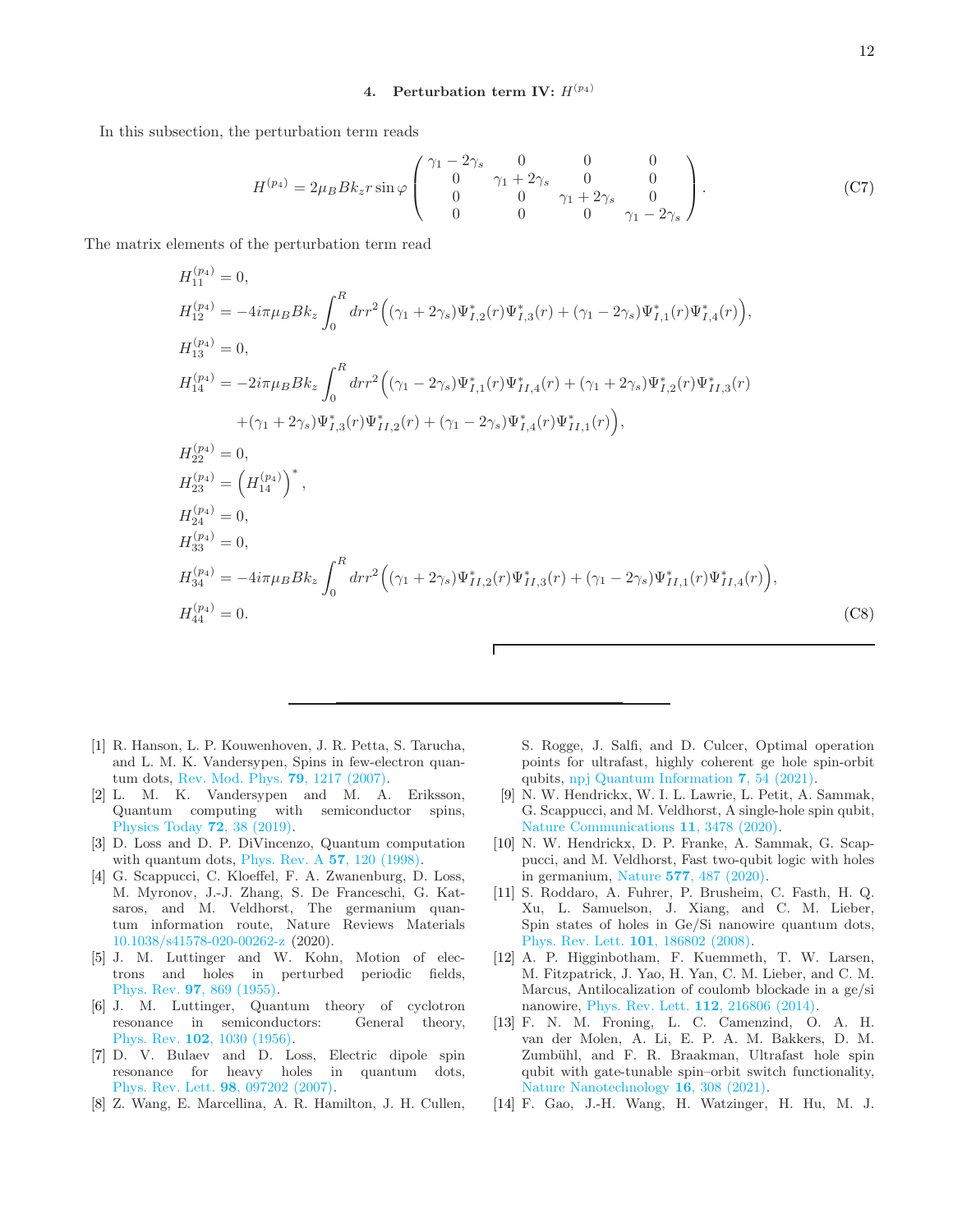Rančić, J.-Y. Zhang, T. Wang, Y. Yao, G.-L. Wang, J. Kukučka, L. Vukušić, C. Kloeffel, D. Loss, F. Liu, G. Katsaros, and J.-J. Zhang, Site-controlled uniform ge/si hut wires with electrically tunable spin–orbit coupling, [Advanced Materials](https://doi.org/https://doi.org/10.1002/adma.201906523) 32, 1906523 (2020).

- <span id="page-12-0"></span>[15] T. Zhang, H. Liu, F. Gao, G. Xu, K. Wang, X. Zhang, G. Cao, T. Wang, J. Zhang, X. Hu, H.-O. Li, and G.-P. Guo, Anisotropic g-factor and spin–orbit field in a germanium hut wire double quantum dot, Nano Letters 21[, 3835 \(2021\).](https://doi.org/10.1021/acs.nanolett.1c00263)
- <span id="page-12-1"></span>[16] C. Kloeffel, M. Trif, P. Stano, and D. Loss, Circuit qed with hole-spin qubits in ge/si nanowire quantum dots, Phys. Rev. B 88[, 241405 \(2013\).](https://doi.org/10.1103/PhysRevB.88.241405)
- [17] H. Watzinger, J. Kukučka, L. Vukušić, F. Gao, T. Wang, F. Schäffler, J.-J. Zhang, and G. Katsaros, A germanium hole spin qubit, [Nature Communications](https://doi.org/10.1038/s41467-018-06418-4) 9, 3902 (2018).
- [18] M. Brauns, J. Ridderbos, A. Li, E. P. A. M. Bakkers, W. G. van der Wiel, and F. A. Zwanenburg, Anisotropic pauli spin blockade in hole quantum dots, Phys. Rev. B 94[, 041411 \(2016\).](https://doi.org/10.1103/PhysRevB.94.041411)
- [19] H. Watzinger, C. Kloeffel, L. Vukušić, M. D. Rossell, V. Sessi, J. Kukučka, R. Kirchschlager, E. Lausecker, A. Truhlar, M. Glaser, A. Rastelli, A. Fuhrer, D. Loss, and G. Katsaros, Heavy-hole states in germanium hut wires, Nano Letters 16[, 6879 \(2016\).](https://doi.org/10.1021/acs.nanolett.6b02715)
- [20] P. M. Mutter and G. Burkard, Cavity control over heavy-hole spin qubits in inversion-symmetric crystals, Phys. Rev. B 102[, 205412 \(2020\).](https://doi.org/10.1103/PhysRevB.102.205412)
- <span id="page-12-2"></span>[21] F. N. M. Froning, M. J. Rančić, B. Hetényi, S. Bosco. M. K. Rehmann, A. Li, E. P. A. M. Bakkers, F. A. Zwanenburg, D. Loss, D. M. Zumbühl, and F. R. Braakman, Strong spin-orbit interaction and g-factor renormalization of hole spins in ge/si nanowire quantum dots, [Phys. Rev. Research](https://doi.org/10.1103/PhysRevResearch.3.013081) 3, 013081 (2021).
- <span id="page-12-3"></span>[22] L. A. Terrazos, E. Marcellina, Z. Wang, S. N. Coppersmith, M. Friesen, A. R. Hamilton, X. Hu, B. Koiller, A. L. Saraiva, D. Culcer, and R. B. Capaz, Theory of hole-spin qubits in strained germanium quantum dots, Phys. Rev. B 103[, 125201 \(2021\).](https://doi.org/10.1103/PhysRevB.103.125201)
- <span id="page-12-4"></span>[23] R. Winkler, Spin-Orbit Effects in Two-Dimensional Electron and Hole Systems (Springer, Berlin, 2003).
- <span id="page-12-5"></span>[24] C. Kloeffel, M. Trif, and D. Loss, Strong spin-orbit interaction and helical hole states in ge/si nanowires, Phys. Rev. B 84[, 195314 \(2011\).](https://doi.org/10.1103/PhysRevB.84.195314)
- <span id="page-12-6"></span>[25] R. Li, Low-energy subband wave-functions and effective g-factor of one-dimensional hole gas, [Journal of Physics: Condensed Matter](https://doi.org/10.1088/1361-648x/ac0d18) 33, 355302 (2021).
- <span id="page-12-7"></span>[26] R. Li, Energy spectrum, the spin polarization, and the optical selection rules of the kronigpenney superlattice model with spin-orbit coupling, Phys. Rev. B 97[, 085430 \(2018\).](https://doi.org/10.1103/PhysRevB.97.085430)
- <span id="page-12-8"></span>[27] R. Li, Z. H. Liu, Y. Wu, and C. S. Liu, The impacts of the quantum-dot confining potential on the spin-orbit effect, Sci Rep 8[, 7400 \(2018\).](https://doi.org/10.1038/s41598-018-25692-2)
- <span id="page-12-9"></span>[28] M. Trif, V. N. Golovach, and D. Loss, Spin dynamics in inas nanowire quantum dots coupled to a transmission line, Phys. Rev. B 77[, 045434 \(2008\).](https://doi.org/10.1103/PhysRevB.77.045434)
- [29] R. Li, J. Q. You, C. P. Sun, and F. Nori, Controlling a nanowire spin-orbit qubit via electric-dipole spin resonance, [Phys. Rev. Lett.](https://doi.org/10.1103/PhysRevLett.111.086805) 111, 086805 (2013).
- [30] M. P. Nowak and B. Szafran, Spin-polarization anisotropy in a narrow spin-orbit-coupled nanowire quantum dot, Phys. Rev. B 87[, 205436 \(2013\).](https://doi.org/10.1103/PhysRevB.87.205436)
- [31] J. Romhányi, G. Burkard, and A. Pályi, Subharmonic

transitions and bloch-siegert shift in electrically driven spin resonance, Phys. Rev. B 92[, 054422 \(2015\).](https://doi.org/10.1103/PhysRevB.92.054422)

- [32] D. Khomitsky, E. Lavrukhina, and E. Sherman, Spin rotation by resonant electric field in few-level quantum dots: Floquet dynamics and tunneling, [Phys. Rev. Applied](https://doi.org/10.1103/PhysRevApplied.14.014090) 14, 014090 (2020).<br>R. Li, A spin dephasing me
- [33] R. Li, A spin dephasing mechanism mediated by the interplay between the spin-orbit coupling and the asymmetrical confining potential in a semiconductor quantum dot, [Journal of Physics: Condensed Matter](https://doi.org/10.1088/1361-648X/aadcb8) 30, 395304 (2018).
- [34] D. V. Khomitsky, E. A. Lavrukhina, and E. Y. Sherman, Electric dipole spin resonance at shallow donors in quantum wires, Phys. Rev. B 99[, 014308 \(2019\).](https://doi.org/10.1103/PhysRevB.99.014308)
- <span id="page-12-10"></span>[35] R. Li, Charge noise induced spin dephasing in a nanowire double quantum dot with spin–orbit coupling, [Journal of Physics: Condensed Matter](https://doi.org/10.1088/1361-648x/ab4933) 32, 025305 (2020).
- <span id="page-12-11"></span>[36] Y. Li, L. P. Pitaevskii, and S. Stringari, Quantum tricriticality and phase transitions in spin-orbit coupled bose-einstein condensates, [Phys. Rev. Lett.](https://doi.org/10.1103/PhysRevLett.108.225301) 108, 225301 (2012).
- [37] Y. Li, G. I. Martone, L. P. Pitaevskii, and S. Stringari, Superstripes and the excitation spectrum of a spin-orbit-coupled bose-einstein condensate, [Phys. Rev. Lett.](https://doi.org/10.1103/PhysRevLett.110.235302) 110, 235302 (2013).
- <span id="page-12-12"></span>[38] Y. Ban, X. Chen, J. G. Muga, and E. Y. Sherman, Quantum state engineering of spin-orbitcoupled ultracold atoms in a morse potential, Phys. Rev. A 91[, 023604 \(2015\).](https://doi.org/10.1103/PhysRevA.91.023604)
- <span id="page-12-13"></span>[39] G. R. de Sousa, J. F. Silva, and E. Vernek, Kondo effect in a quantum wire with spin-orbit coupling, Phys. Rev. B 94[, 125115 \(2016\).](https://doi.org/10.1103/PhysRevB.94.125115)
- [40] V. Lopes, G. B. Martins, M. A. Manya, and E. V. Anda, Kondo effect under the influence of spin–orbit coupling in a quantum wire, [Journal of Physics: Condensed Matter](https://doi.org/10.1088/1361-648x/aba45c) 32, 435604 (2020).
- [41] V. Lopes and E. V. Anda, Spin polarized current in a quantum dot connected to a spin-orbit interacting fermi sea, [Journal of Physics and Chemistry of Solids](https://doi.org/https://doi.org/10.1016/j.jpcs.2018.03.038) 128, 188 (2019).
- <span id="page-12-14"></span> $[42]$  E. Vernek, G. B. Martins, and R. Žitko, Anisotropic kondo screening induced by spin-orbit coupling in quantum wires, Phys. Rev. B 102[, 155114 \(2020\).](https://doi.org/10.1103/PhysRevB.102.155114)
- <span id="page-12-15"></span>[43] R. M. Lutchyn, J. D. Sau, and S. Das Sarma, Majorana fermions and a topological phase transition in semiconductor-superconductor heterostructures, [Phys. Rev. Lett.](https://doi.org/10.1103/PhysRevLett.105.077001) 105, 077001 (2010).
- [44] Y. Oreg, G. Refael, and F. von Oppen, Helical liquids and majorana bound states in quantum wires, [Phys. Rev. Lett.](https://doi.org/10.1103/PhysRevLett.105.177002) 105, 177002 (2010).
- <span id="page-12-16"></span>[45] F. Maier, J. Klinovaja, and D. Loss, Majorana fermions in ge/si hole nanowires, Phys. Rev. B 90[, 195421 \(2014\).](https://doi.org/10.1103/PhysRevB.90.195421)
- <span id="page-12-17"></span>[46] C. Brand, H. Pfnür, G. Landolt, S. Muff, J. H. Dil, T. Das, and C. Tegenkamp, Observation of correlated spin–orbit order in a strongly anisotropic quantum wire system, [Nature Communications](https://doi.org/10.1038/ncomms9118) 6, 8118 (2015).
- <span id="page-12-18"></span>[47] J. Han, A. Zhang, M. Chen, W. Gao, and Q. Jiang, Giant rashba splitting in one-dimensional atomic tellurium chains, Nanoscale 12[, 10277 \(2020\).](https://pubs.rsc.org/en/content/articlehtml/2020/nr/d0nr00443j)
- <span id="page-12-19"></span>[48] M. Wu, J. Jiang, and M. Weng, Spin dynamics in semiconductors, [Physics Reports](https://doi.org/https://doi.org/10.1016/j.physrep.2010.04.002) 493, 61 (2010).
- <span id="page-12-20"></span>[49] D. Csontos, P. Brusheim, U. Zülicke, and H. Q. Xu, Spin- $\frac{3}{2}$  physics of semiconductor hole nanowires: Valence-band mixing and tunable interplay between